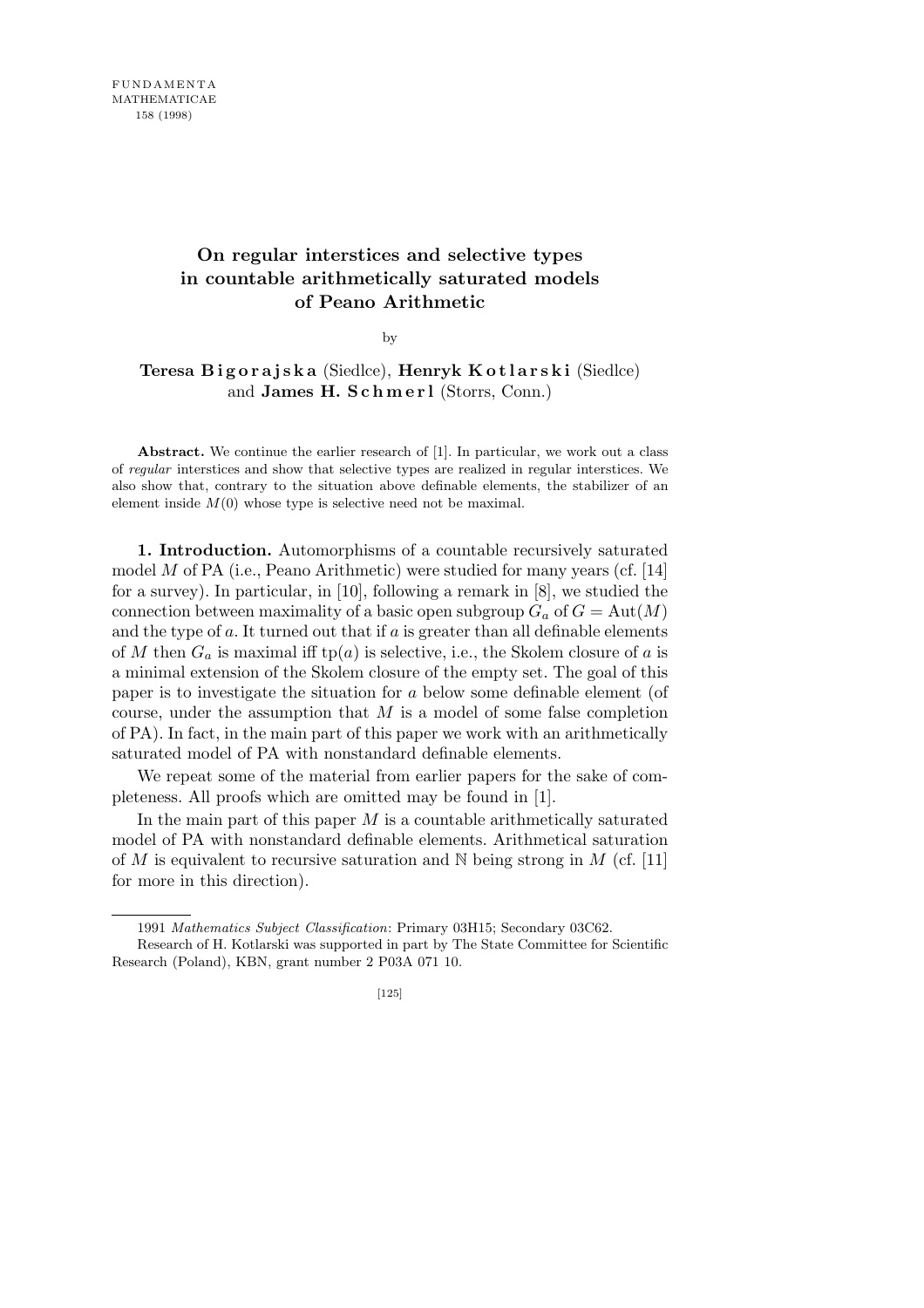For  $a \in M$  we let  $M(a) =$  the smallest elementary cut of M which contains *a*. We also let *M*[*a*] denote the greatest elementary cut of *M* which does not contain *a* (see [13] or [10] for more in this direction). The set difference of these two cuts is called the *gap* around *a*.

Let  $a \in M(0) \setminus \text{Hull}^M(\emptyset)$ . We associate with *a* two cuts of *M*,

$$
I_a^+ = \inf \{ u \in M : u > a \text{ and } u \text{ is definable} \}
$$

and

$$
I_a^- = \sup\{u \in M : u < a \text{ and } u \text{ is definable}\}.
$$

The set difference of these, i.e.,

 $\Omega_a = I_a^+ \setminus I_a^-$ 

is called the *interstice* around *a*. This notion was already isolated in [8]. Usually we work with a fixed interstice, hence we omit the subscript *a*. Obviously, if *M* is recursively saturated and has nonstandard definable elements, then it has infinitely many interstices. In order to see this we pick a definable nonstandard  $\alpha \in M$  and for given  $n \in \mathbb{N}$  realize the type  $\Gamma_n(x)$ expressing that *x* is undefinable and  $n \cdot \alpha < x < (n + 1) \cdot \alpha$ .

We let

 $I_0(M) = \inf \{ u \in M : u \text{ is nonstandard and definable } \}.$ 

Lemma 1.1. *If M is arithmetically saturated and has nonstandard definable elements then*  $I_0(M) > \mathbb{N}$ .

The above lemma implies that every arithmetically saturated *M* has the *smallest* interstice  $\Omega_{\text{smallest}} = I_0(M) \setminus \mathbb{N}$ . Also, every recursively saturated *M* has the *improper* interstice, i.e.,  $M \setminus M(0)$ .

Below we work with nondecreasing functions *F* (in the most usual sense of the word, i.e.,  $\forall x, y \ [x \leq y \Rightarrow F(x) \leq F(y)]$ ). (In [1] we used, somewhat ambiguously, the name "increasing".)

LEMMA 1.2. Let  $\Omega = I^+ \setminus I^-$  be an interstice in M and let F be a non*decreasing function definable without parameters such that I <sup>−</sup> is contained in the domain of*  $F$ *. Then*  $I^-$  *is closed under*  $F$  *iff*  $I^+$  *is.* 

Lemma 1.3. *Let M be recursively saturated and let Ω be an interstice. Then there exist two sequences α, β coded in M such that*

- $(I)^{-} = \sup\{\alpha_n : n \in \mathbb{N}\},\$
- (ii)  $I^+ = \inf \{ \beta_n : n \in \mathbb{N} \},\$
- (iii)  $\alpha_n$  *is definable for every*  $n \in \mathbb{N}$ ,
- (iv)  $\beta_n$  *is definable for every*  $n \in \mathbb{N}$ .

Let  $\Omega = I^+ \setminus I^-$  be an interstice in *M*. We let  $\mathfrak{F}$  (or  $\mathfrak{F}_\Omega$  if necessary) be the set of all nondecreasing functions which are definable without parameters and under which  $I^+$  is closed.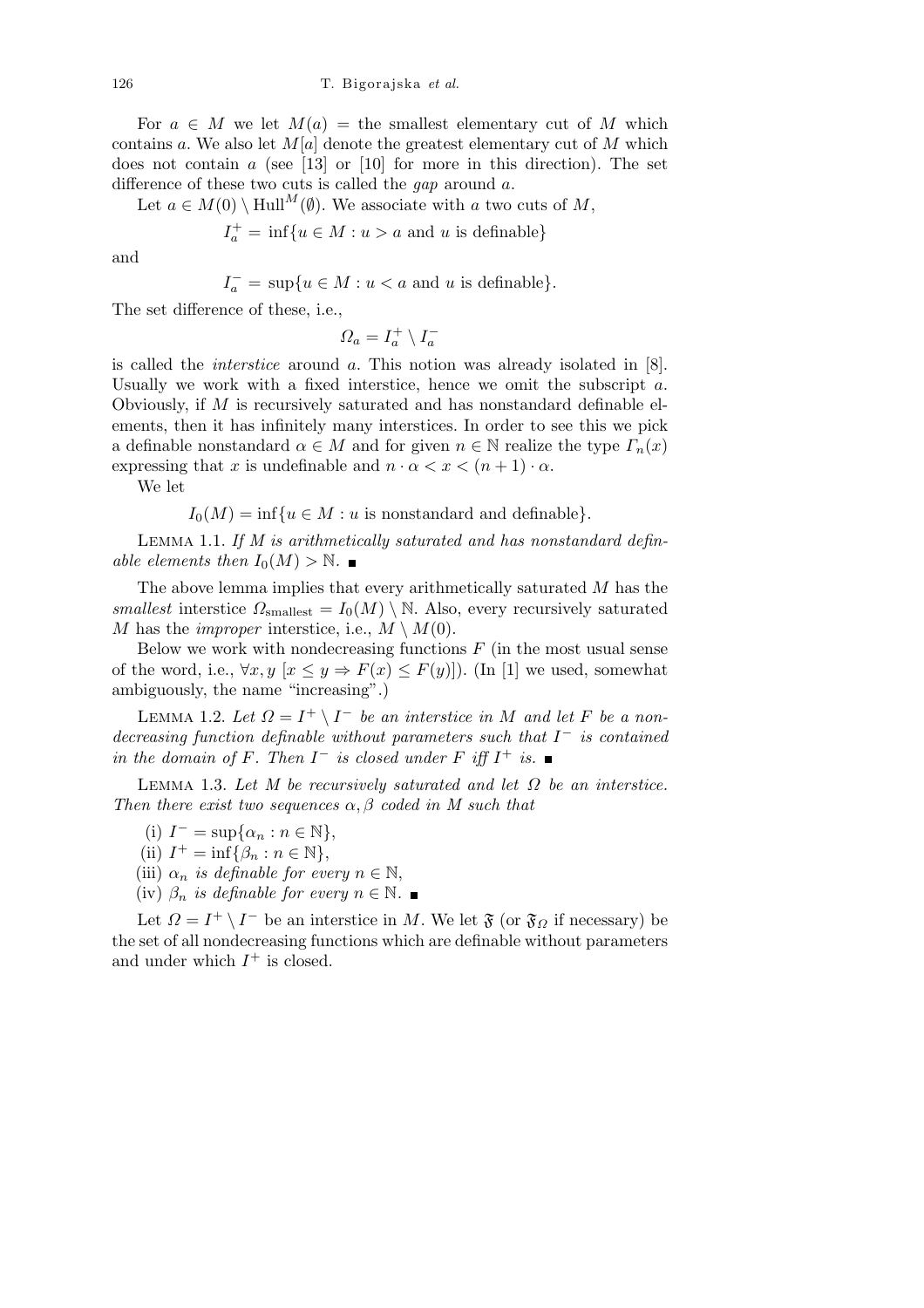The following lemma allows us to use  $\mathfrak F$  in types provided M is arithmetically saturated; in particular, Lemma 1.5 is a consequence of it. It is also the reason for which we sometimes work with arithmetically saturated models rather than with arbitrary recursively saturated ones.

LEMMA 1.4. *If M is arithmetically saturated and*  $\Omega = I^+ \setminus I^-$  *is an interstice then the family*  $\mathfrak F$  *is coded in M* (*as the set of Gödel numbers*).

Proof. Let  $\alpha, \beta$  be as in Lemma 1.3. Let *S* be a (partial inductive) satisfaction class for *M*. We let  $j(F) = \min\{n : S(F(\alpha_n) \geq \beta_n)\}\)$  and  $j(F) = 0$  if F is not a Gödel number of a term which is nondecreasing in the sense given by *S*. For this function *j* we pick a nonstandard *u* such that  $j(F) > \mathbb{N}$  iff  $j(F) > u$ , using arithmetical saturation. Then  $F \in \mathfrak{F}$  iff  $j(F) > u$ , so  $\mathfrak{F}$  is coded in M.

Now we are ready to define intersticial gaps in  $M(0)$ . Let  $\Omega = I^+ \setminus I^$ be an interstice in *M*. Let  $u \in \Omega$ . Exactly as we have done for  $a > M(0)$ , we put  $\Omega(u) = \sup\{F(u) : F \in \mathfrak{F}\}\$ and  $\Omega[u] = \sup\{w : \Omega(w) < u\}$ . The set difference of these, i.e.,

$$
gap^{\Omega}(u) = \Omega(u) \setminus \Omega[u]
$$

is called the *intersticial gap* around *u*. As usual we omit the superscript *Ω* unless it is really necessary. We also write "gap" rather than "intersticial gap" because the meaning will be determined by *a*, i.e., if  $a > M(0)$  then we work with the usual gaps and if  $a \in M(0)$  then we deal with intersticial gaps.

The following observation together with Lemma 1.4 shows that in the case of an arithmetically saturated model *M*, intersticial gaps are strictly smaller than interstices themselves.

LEMMA 1.5. Let M be recursively saturated and let  $\Omega = I^+ \setminus I^-$  be an *interstice in M. Then*  $\Omega$  *itself is not an intersticial gap iff*  $\mathfrak{F}$  *is in* SSy(*M*).

P r o o f. Assume that  $\Omega \neq \text{gap}^{\Omega}(u)$  and let  $w \in \Omega \setminus \text{gap}^{\Omega}(u)$ . We may assume that  $u < w$ . Then for nondecreasing *F*, we have  $F \in \mathfrak{F}$  iff  $F(u) < w$ , so  $\mathfrak F$  is coded in M. For the converse assume that  $\mathfrak F$  is coded in M. Let  $u \in \Omega$  and let  $\beta$  be as in Lemma 1.3. Consider the type

$$
\Gamma(x) = \{x < \beta_n : n \in \mathbb{N}\} \cup \{F(u) < x : F \in \mathfrak{F}\}.
$$

This type is obviously consistent and in  $SSy(M)$ , hence, it is realized by recursive saturation of *M*. Also, any of its realizations gives the second  $Ω$ -gap.  $\blacksquare$ 

We remark that if the interstice  $\Omega$  is not an intersticial gap, then the set of intersticial gaps it contains is a dense linear order without endpoints.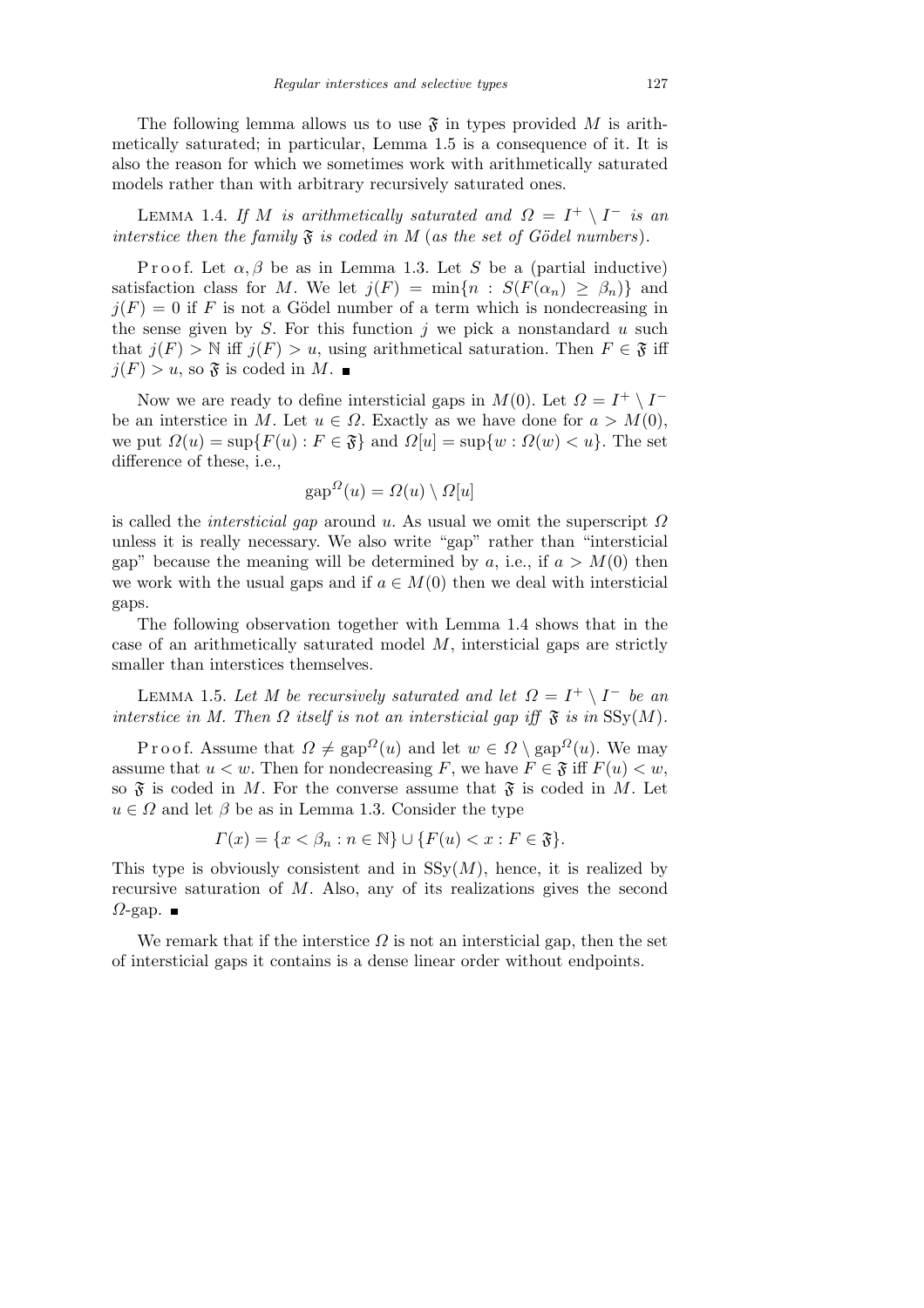Corollary 1.6. *If M is an arithmetically saturated model of PA*, *then no interstice of M is an intersticial gap.*

Later we prove the converse of Corollary 1.6, i.e., if M is recursively saturated and satisfies the condition of Corollary 1.6 then it is arithmetically saturated (see Theorem 5.1).

**2. A combinatorial result.** The goal of the next two sections is to work out a family of interstices in which selective types are realized, *regular interstices*. In this section we derive a combinatorial result needed for the construction. The idea is taken from Ketonen–Solovay [9]; indeed, from a certain point of view we push up one of their results ([9], Theorem 4.7) from  $ω<sup>2</sup>$  to  $ω<sup>ω</sup>$  (and, in fact, to  $\varepsilon_0$ ). We would like to point out that when using the particular version of the hierarchy, the so-called Hardy hierarchy, we are highly influenced by Zygmunt Ratajczyk's work (see [19], [16], [17] and [20]). Moreover, we refer to [2] for the main combinatorial lemma.

We shall work with the following version of the so-called *Grzegorczyk hierarchy* of quickly growing functions (see [5]). Let *G* be a function which is either defined on the whole N or on some finite subset of N. Assume moreover that  $\forall x \in \text{Dom}(G)$   $x < G(x)$ . As an example, let *A* be a subset of N and let  $G^A$  be the successor in the sense of A, i.e., the function with domain  $A \setminus \{ \max A \}$  which associates with every  $a \in Dom(G)$  the next element of *A*. We define a sequence  $G_n$  of functions by putting  $G_0(x) \simeq G(x)$  and  $G_{n+1}(x) \simeq G_n^x(x)$ , the *x*th iteration of  $G_n$ , applied to *x*. Here iterations are defined in the usual manner, i.e.,  $G^0(x) = x$  and  $G^{n+1}(x) = G^n(G(x))$ . As usual,  $\simeq$  means that both sides are defined and equal or both sides are undefined. But we shall use directly the equality sign. Observe that Ketonen and Solovay use a slightly different definition, i.e.,  $G_{n+1}(x) = G_n^{x+1}(x)$ . For our purpose the definition as stated is more convenient.

Let  $A$  be a finite subset of  $N$ . Let  $G^A$  denote the successor in the sense of *A* and let  $(G^A)_n$  denote Grzegorczyk's iterations of  $G^A$ . We say that *A* is *n*-*big* iff  $(G^A)_n$ (min *A*) is defined. One may restate this definition in the following manner. A set *A* is 0-big iff it has at least two elements; *A* is  $(n+1)$ -big iff there exists an increasing sequence  $b_0, \ldots, b_a$  of elements of *A* with  $a = \min A$ ,  $b_0 = a$ , and each interval  $A \cap [b_i, b_{i+1}]$  *n*-big.

The goal of this section is the following result.

THEOREM 2.1. Let A be an  $(n+1)$ -big set and let  $A =$ S  $i<$ min *A*  $B_i$  *be a partition of A into at most* min *A parts. Then at least one of these parts is n-big.*

As a matter of fact we shall work with the so-called *Hardy hierarchy* of quickly growing functions. Let *h* be a function which satisfies the same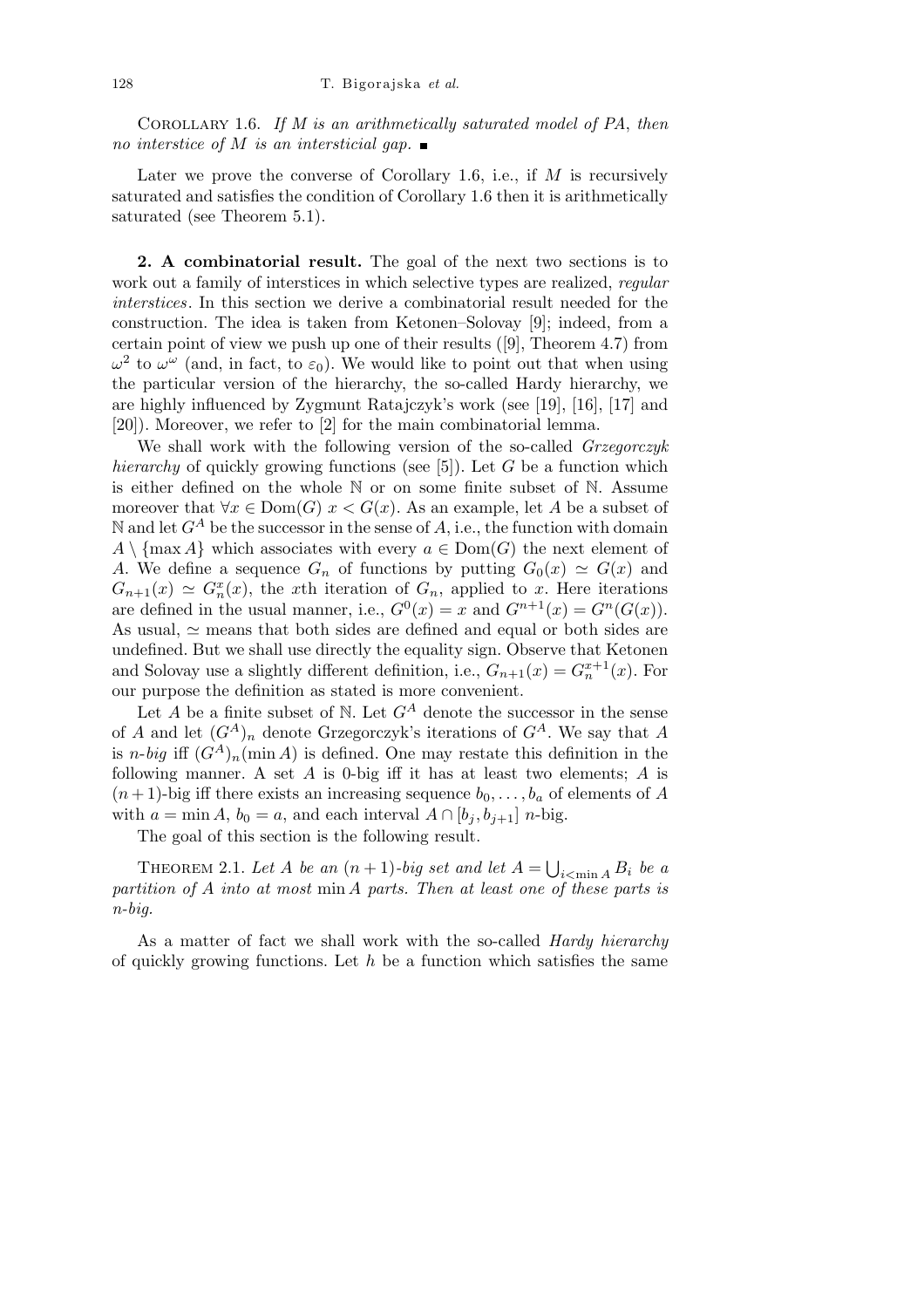condition as above, i.e.,  $\forall x \in \text{Dom}(h)$   $h(x) > x$ . For every  $\alpha < \varepsilon_0$  we define a function  $h_{\alpha}$  by induction on  $\alpha$ . We put  $h_0(x) = x$  and  $h_{\alpha+1}(x) = h_{\alpha}(h(x))$ .

Before defining the limit step we need to define, for each limit  $\lambda < \varepsilon_0$ , a sequence  $\{\lambda\}(n)$  of ordinals convergent to  $\lambda$  from below. We put  $\{\omega\}(n) = n$ , and, more generally,  $\{\omega^{\alpha+1}\}(n) = \omega^{\alpha} \cdot n$ . For limit  $\gamma$  we put  $\{\omega^{\gamma}\}(n) =$ *ω {γ}*(*n*) . Finally,

$$
\{\omega^{\alpha_0} \cdot m_0 + \ldots + \omega^{\alpha_s} \cdot m_s\}(n) = \omega^{\alpha_0} \cdot m_0 + \ldots + \omega^{\alpha_s} \cdot (m_s - 1) + \{\omega^{\alpha_s}\}(n),
$$

where  $\lambda = \omega^{\alpha_0} \cdot m_0 + \ldots + \omega^{\alpha_s} \cdot m_s$  is the Cantor normal form expansion of  $\lambda$ , i.e.,  $\alpha_0 > \ldots > \alpha_s$ . It is easy to see that these conditions determine exactly one sequence  $\{\lambda\}(n) : n$ , for each  $\lambda < \varepsilon_0$ . Observe also that Ketonen and Solovay [9] use a slightly different notion of  $\{\lambda\}(n)$ . We shall call the sequence  $\{\lambda\}(n)$  the *fundamental sequence* for  $\lambda$ . It is possible to extend fundamental sequences to larger ordinals (cf. e.g. [18]). For example let  $\omega_0 = \omega$  and  $\omega_{n+1} = \omega^{\omega_n}$ . Then  $\{\varepsilon_0\}(n) = \omega_n$  is a fundamental sequence for  $\varepsilon_0$ .

Now we are ready to define  $h_{\lambda}$  for  $\lambda$  limit. We simply put  $h_{\lambda}(x)$  =  $h_{\{\lambda\}(x)}(x)$ . This completes the definition of Hardy hierarchy based on *h*. Of course, we also extend Grzegorczyk's hierarchy to the so-called *Grzegorczyk–Wainer hierarchy* by putting  $G_0(x) = G(x)$ ,  $G_{\alpha+1}(x) = G_{\alpha}^x(x)$  and  $G_{\lambda}(x) = G_{\{\lambda\}(x)}(x)$  for  $\lambda$  limit.

This notion allows us to define a set A of natural numbers to be  $\alpha$ -large in the same manner as above. That is, *A* is *α*-large iff  $(h^A)_\alpha(a)$  is defined, where  $h^A$  denotes the successor in the sense of *A* and  $a = \min A$ . One can restate this definition of largeness in the following manner. A set *A* is 0-large iff it is nonempty. *A* is  $(\alpha + 1)$ -large iff  $A \setminus \{\min A\}$  is  $\alpha$ -large. *A* is  $\lambda$ -large, *λ* limit, iff it is  $\{\lambda\}$ (min *A*)-large. Observe that Ketonen and Solovay [9] use a slightly different notion of largeness. Indeed, they define their notion by reverse induction on the natural enumeration (i.e., in the increasing order) of *A*. But the difference between these two notions is only technical.

LEMMA 2.2. Let *h* be as above. Then for every  $\alpha$  and every  $\beta \gg \alpha$ ,  $h_{\beta+\alpha} = h_{\beta} \circ h_{\alpha}$ .

P r o o f. By induction on  $\alpha$ .

LEMMA 2.3. Let *h* be as above and denote by  $h_{\alpha}$  the  $\alpha$ th iterate of *h* in *the Hardy sense and by*  $G_{\alpha}$  *its*  $\alpha$ *th iterate in the Grzegorczyk sense. Then*  $G_{\alpha} = h_{\omega^{\alpha}}.$ 

P r o o f. Immediate by induction on  $\alpha$ , using Lemma 2.2.

In other words, a set *A* is  $\alpha$ -big iff it is  $\omega^{\alpha}$ -large. Granted this connection we see that in order to prove Theorem 2.1 it suffices to show the following result and apply it below  $\omega^{\omega}$ .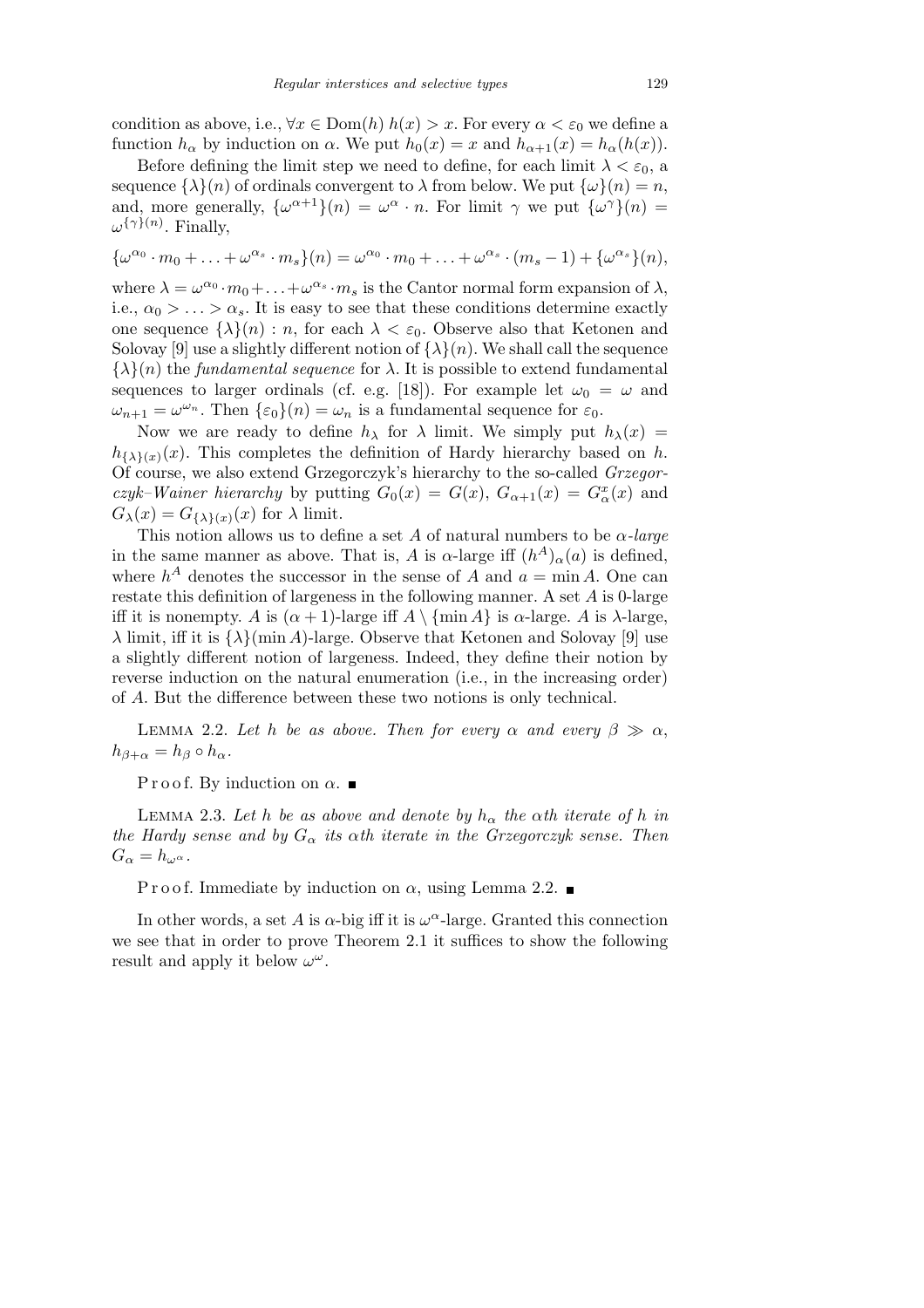THEOREM 2.4. *If A is*  $\omega^{\alpha+1}$ *-large and*  $A = \bigcup$  $i<sub>i</sub> <$ min *A*  $B_i$  *is a partition of A into at most*  $a = \min A$  *parts then at least one*  $B_i$  *is*  $\omega^{\alpha}$ -large.

We write "into at most min *A* parts" because we allow some  $B_i$  to be empty. We refer the reader to the paper [2] for a proof of Theorem 2.4.  $\blacksquare$ 

Of course, Theorem 2.1 follows from Theorem 2.4, by Lemma 2.3.

We remark that all these results are provable in PA. More exactly, first, they are expressible in PA. Indeed, definitions by transfinite induction (like that of Hardy hierarchy) are expressible in PA using notation systems for ordinals and the recursion theorem (cf. [21] for the recursion-theoretic approach and [6] or [18] for the proof-theoretic approach to this sort of problems). Moreover, if we fix  $n \in \mathbb{N}$ , then all the above results are provable for ordinals less than  $\omega_n$  because PA proves transfinite induction over  $\omega_n$ , by the classical result due to G. Gentzen. See [6], p. 138, Theorem 5.2 in [16] or [23] for more in this direction.

**3. Regular interstices.** The goal of this section is to describe a class of interstices (regular interstices) in which selective types are realized. Let  $Q = I^+ \setminus I^-$  be an interstice in a countable arithmetically saturated model of PA. Let  $\mathfrak F$  denote, as usual, the set of all nondecreasing functions, definable without parameters, under which *I <sup>−</sup>* is closed.

Definition 3.1. An *M*-finite set *A* is *Ω*-*large* if it is definable without parameters and  $A \cap \Omega \neq \emptyset$ .

We remark that if *A* is definable without parameters then *A* is *Ω*-large iff *I*<sup>−</sup> is closed under the successor in the sense of *A*, i.e., for every  $a \in A$  if *a < I<sup>−</sup>* then the next element of *A* is also smaller than *I <sup>−</sup>*. Indeed, otherwise for some definable  $\alpha < I^-$  we would have  $\forall a \in A$   $a \leq \alpha \lor a > I^-$ . But then "the smallest element of *A* which exceeds  $\alpha$ " is definable and in  $\Omega$ , which is impossible.

DEFINITION 3.2. An interstice  $Ω = I^+ \setminus I^-$  is *regular* iff for every  $Ω$ -large  $A \in M$  and every partition  $A = \bigcup_{i < \alpha} A_i$  definable without parameters with  $\alpha < I^-$ , at least one part  $A_i$  is  $\Omega$ -large.

It is easy to see that the smallest interstice,  $\Omega_{\text{smallest}} = I_0(M) \setminus \mathbb{N}$ , where  $I_0(M)$  denotes the greatest lower bound of all nonstandard definable elements of *M*, is regular. Let us recall that for many models *M* of PA,  $I_0(M) > N$ , so this interstice exists. By Lemma 1.1, this happens always if *M* is arithmetically saturated. See [8] and [1] for more about  $\Omega_{\text{smallest}}$ . The construction of this section gives many more examples of regular interstices.

Theorem 3.3. *Let M be a countable recursively saturated model of some false completion of* PA *and let*  $A \in M$  *be a definable set which is n-big* (*in*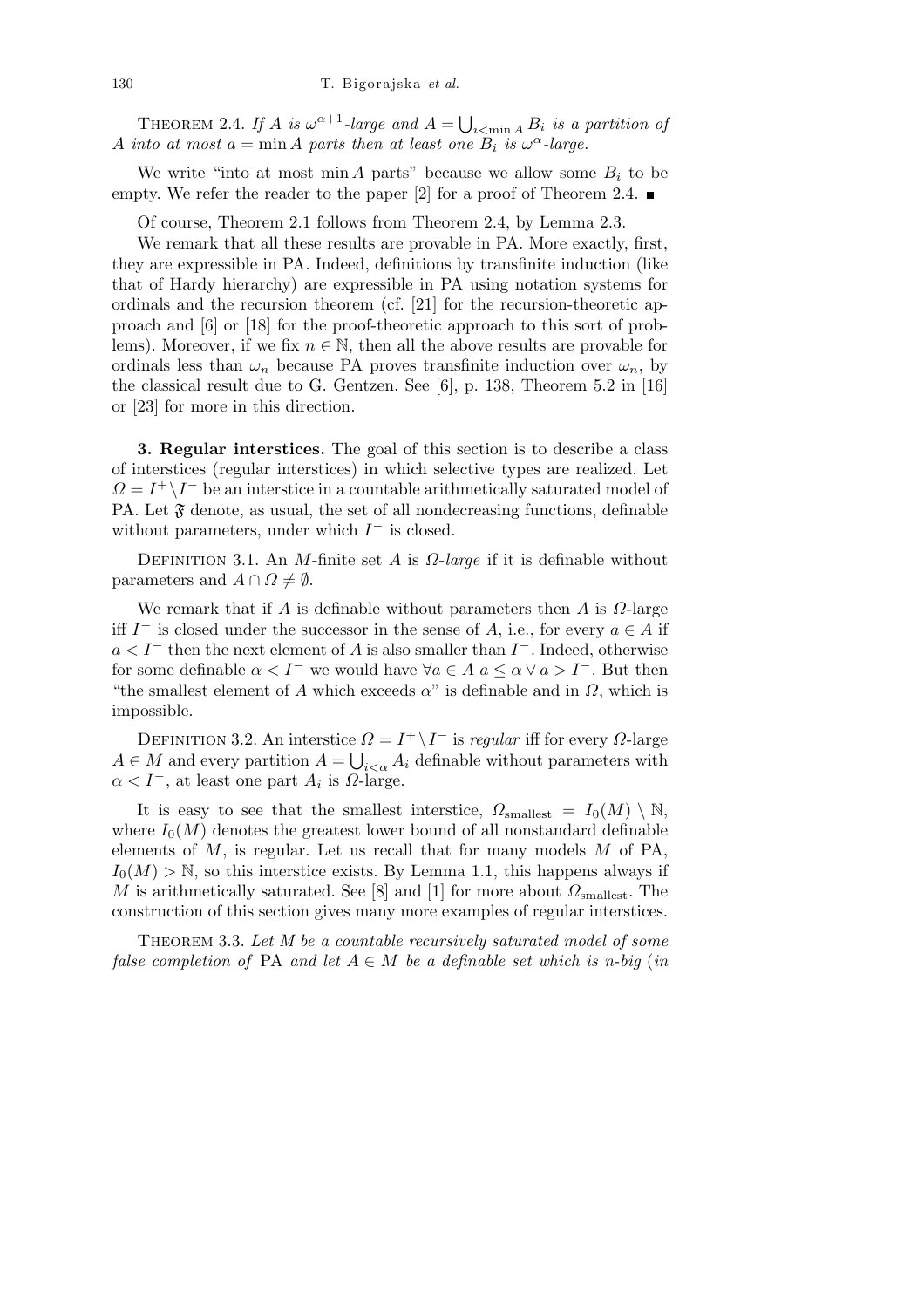*the sense introduced in*  $\S2$ *) for some nonstandard*  $n \in M$ *. Then there exists a* regular interstice  $\Omega = I^+ \setminus I^-$  such that  $A \cap \Omega \neq \emptyset$ .

Proof. Let  $A, n \in M$  satisfy the assumption. We enumerate as  $P_i$ :  $j \in \mathbb{N}$  all definable partitions of *A* in *M* in such a way that each definable partition occurs in this enumeration infinitely often. To be more specific, we use a (partial inductive) satisfaction class and an enumeration of formulas to encode this enumeration inside *M*. Observe that  $\max\{n : A \text{ is } n\text{-big}\}\$ definable because *A* is definable.

Pick the first of these partitions, say  $P_{i_0}: A \rightarrow b_{i_0}$ , which satisfies  $b_{i_0} \leq \min A$ . By Theorem 2.1 there exists  $A_0$  which is  $(n-1)$ -big and homogeneous for  $P_{i_0}$ . We continue in the same fashion, that is, we consider the first (not used up to now) partition  $P_{i_1}$  which satisfies  $P_{i_1}$ :  $A_0 \rightarrow b_{i_1}$ with  $b_{i_1} \leq \min A_0$  and take a homogeneous set  $A_1$ , and so on. Observe that this procedure is performed in (*M, S*), where *S* is a partial inductive satisfaction class for *M* (from a standard definition of the partition we obtain a standard definition of a homogeneous set), hence, the sequence  $A_i$  is coded in *M*. We put  $I^- = \sup\{\min A_i : i \in \mathbb{N}\}\$ and see that this cut determines an interstice  $\Omega$  with  $I^+ = \inf\{e : e \text{ is definable and greater than } I^-\}$ . We claim that this interstice is regular.

Define  $d_r = \min A_r$  and  $e_r = \max A_r$ . Obviously, both sequences are coded, the first is nondecreasing and the second is nonincreasing. Moreover,  $d_r < d_{r+1}$  for infinitely many *r*. The reason is that, given *r*, the partition

$$
A = (A \setminus A_r) \cup \{\min A_r\} \cup (A_r \setminus \{\min A_r\})
$$

occurs in the enumeration infinitely often, so had to be considered in the *k*th step for some  $k > r$ . It follows that  $d_r < d_k$ , hence  $d_s < d_{s+1}$  for some *s* with  $r \leq s \leq k$ . The same reasoning shows that  $e_r > e_{r+1}$  for infinitely many *r*.

We have put  $I^- = \sup\{d_r : r \in \mathbb{N}\}\$ above. We claim that  $I^+ = \inf\{e_r :$  $r \in \mathbb{N}$ . To see this suppose that some definable *u* is between  $I^-$  and  $\inf\{e_r : f\}$ *r*  $\in$  N}, consider the partition *A* = {*x*  $\in$  *A* : *x*  $\leq$  *u*}  $\cup$  {*x*  $\in$  *A* : *u*  $\lt$  *x*} and see that either the homogeneous set is below or above *u*, so it is not between the two cuts we are talking about. S

Let *B* be an  $\Omega$ -large set and let  $B =$  $i<sub>i</sub> <sub>i</sub> B<sub>i</sub>$  be a partition of *B* definable without parameters with  $u < I^-$ . First we thin down *B* to some smaller set *C*. We write  $A = \{w_0, \ldots, w_{e-1}\}\$ in increasing order. We put  $j_0 = 0$  and  $c_0 = \min\{b \in B : w_{j_0} \leq b\}$ . We continue in the same fashion, i.e., we set  $j_{i+1} = \min\{j : b_{j_i} < w_j\}$  and  $c_{i+1} = \min\{b \in B : w_{j_{i+1}} \leq b\}$ . This induction breaks off after, say, *s* steps (either there is no  $j_s$  or there is no  $b_{j_s}$ ). We let  $C = \{c_i : i < s\}.$ 

We claim that *C* is  $\Omega$ -large. Indeed,  $I^- < w_t < I^+$  for some *t* as *A* is  $\Omega$ large. Also, *B*, being *Ω*-large, is cofinal in *Ω*, so there exists  $b \in B \cap \Omega$  which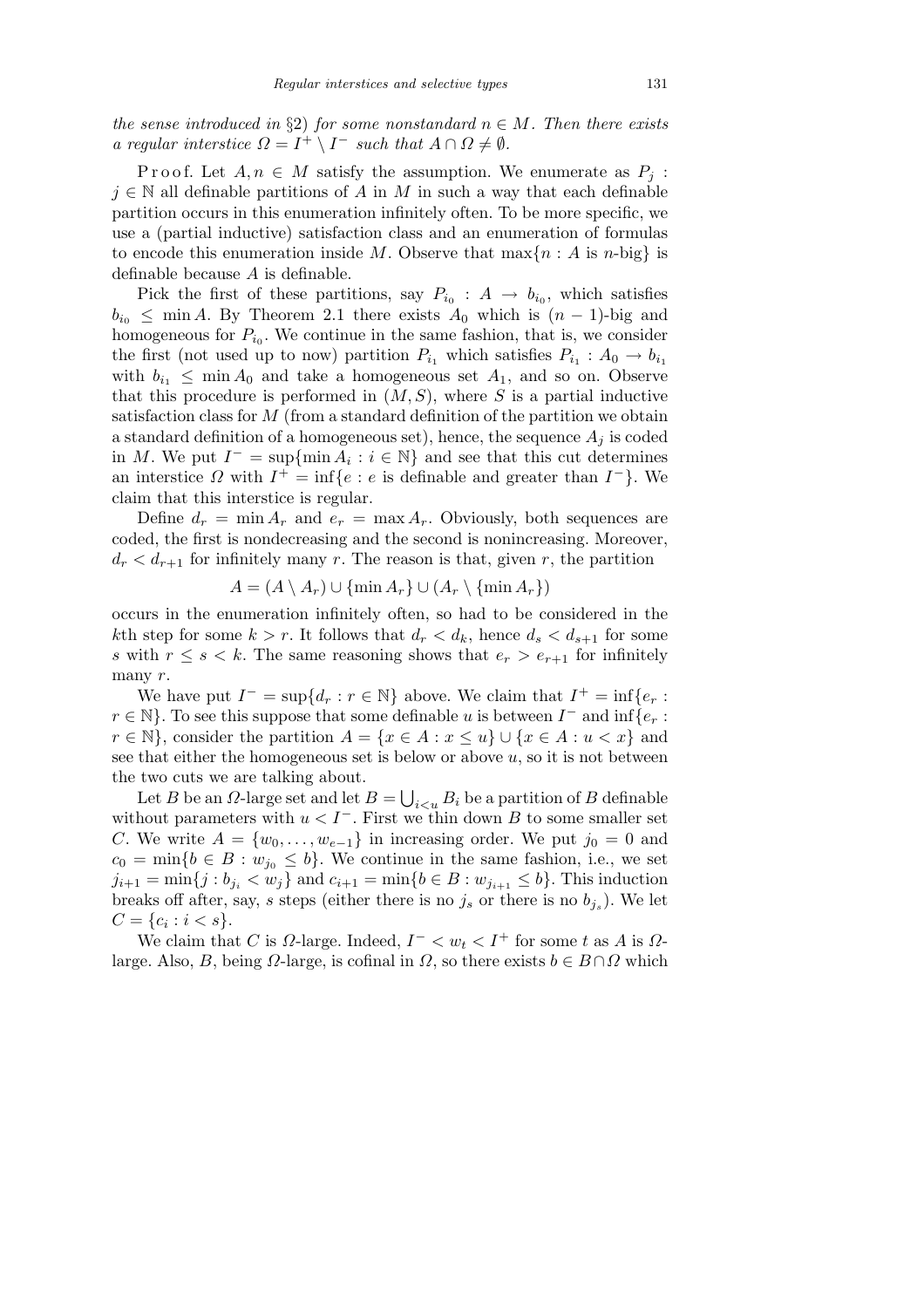is greater than  $w_t$ . The same reasoning shows that the set  $D = \{w_{j_i} : i < s\}$ is *Ω*-large. S S

The partition  $B =$  $i_{\le u} B_i$  induces a partition  $C =$  $i < u$ <sup>(*C*</sup> ∩ *B*<sub>*i*</sub>). This partition induces one more partition of *D*. We put  $w_{j_i} \in D_m$  iff  $c_i \in C \cap B_m$ . Thus, we have got a partition  $D = \bigcup_{m \leq u} D_m$  and by construction, one of  $D_m$ 's is  $\Omega$ -large. But then, for the same  $m, C \cap B_m$  is  $\Omega$ -large, and so  $B_m$ is *Ω*-large as well.

The following is the main result about regular interstices.

Theorem 3.4. *Let M be a countable recursively saturated model of* PA *and let*  $\Omega = I^+ \setminus I^-$  *be a regular interstice in M. Then the type of some*  $b \in \Omega$  *is selective.* 

P r o o f. First we construct a selective type  $q(\cdot)$ . We proceed by induction, in each step we decide what to do with a formula and with a term. The inductive condition is as follows:

 $\varphi \in q \Rightarrow \exists x < I^ \varphi(x) \& \forall x < I^ [\varphi(x) \Rightarrow \exists y > x \ (\varphi(y) \& x < y < I^-)]$ .

In other words,  $I^-$  is closed under the successor in the sense of  $\{x : \varphi(x)\},\$ i.e., this set is *Ω*-large.

It is easy to check that if  $\varphi$  has this property then for every formula  $\psi$ , at least one of  $\varphi \& \psi$ ,  $\varphi \& \neg \psi$  has this property, so let us turn to terms. Assume that  $\varphi$  has the above property and let a term  $t(\cdot)$  be given. We define inside *M* a sequence  $x_i$  by the following induction. We put

 $x_0 = \min x : \varphi(x) \text{ and } x_{j+1} = \min x : \varphi(x) \& \forall i \leq j \ t(x) \neq t(x_i).$ 

We consider two cases.

CASE 1:  $\forall i$   $x_i \leq I^- \Rightarrow x_{i+1} \leq I^-$ . Then we put into q the formula  $\exists i \ x = x_i$  and see that this formula still has the above property.

Case 2:  $\exists i \ x_i \leq I^- \& x_{i+1} > I^-$ . We pick a definable  $\alpha$  with  $x_i \leq \alpha \leq I^$ and see that  $x_i$  is definable and hence so is  $x_{i+1}$ . It follows that  $x_{i+1} > I^+$ . Let  $B = \{x \in [x_i, x_{i+1}] : \varphi(x)\}\$ . By this remark, *B* is *Ω*-large. Moreover,

$$
\forall x \in B \; \exists e < x_i \; t(x) = t(e) \; \& \; \varphi(e).
$$

It follows that we have a partition

$$
B = \bigcup_{e < x_i} \{ x \in B : t(x) = t(e) \}.
$$

By regularity of *Ω*, there exists  $e < x_i$  such that  $\{x \in B : t(x) = t(e)\}\$  is  $Ω$ large. In particular, *e* is definable. We put into *q* the formula  $\varphi(x) \& t(x) = e$ .

Granted these remarks there is no problem in constructing the type *q*. Obviously, it is selective. Moreover, it is easy to check that it is realized by some *b*  $\in$  *Ω*. ■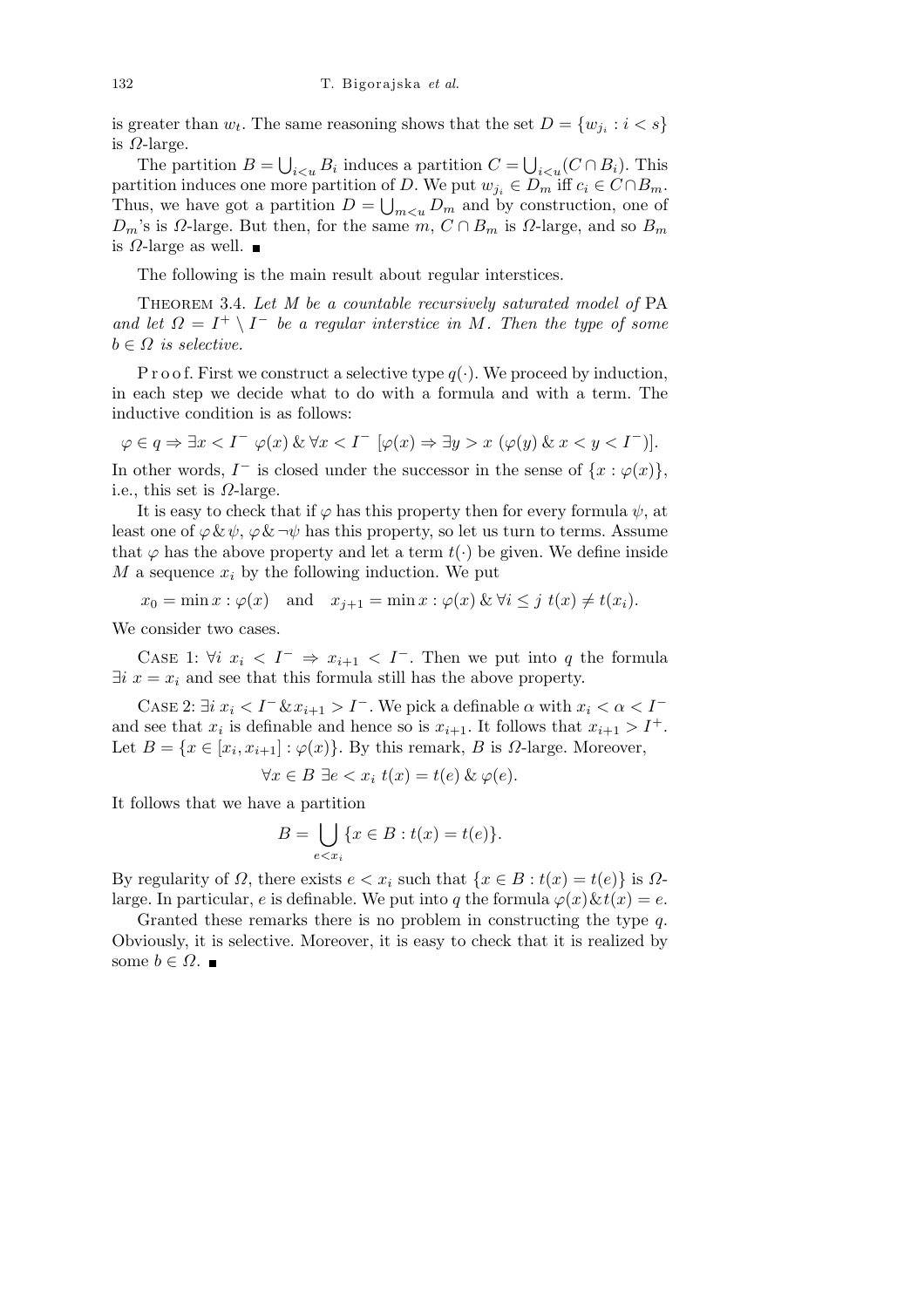Recall from [1] that an interstice *Ω* is *very good* if for every  $F \in \mathfrak{F}$  the function  $x \mapsto F^x(x)$  is in  $\mathfrak{F}$  as well.

PROPOSITION 3.5. An interstice  $\Omega = I^+ \setminus I^-$  is very good iff for every  $\Omega$ -*large set A*, *the cardinality of A is*  $> I^+$ *.* 

P r o o f. Let  $\Omega$  be very good and let  $A \cap \Omega \neq \emptyset$ . Assume that card( $A$ ) < *I*<sup> $-$ </sup>. Let *h* = *h*<sup>*A*</sup> be the successor in the sense of *A*. Then *h*  $\in \mathfrak{F}$  because *A* is *Ω*-large. Let  $a = \min A$ . Iterate  $h$  card( $A$ ) times to obtain something greater than  $I^+$ , contrary to  $\Omega$  being very good.

For the converse assume that  $A \cap \Omega \neq \emptyset \Rightarrow \text{card}(A) > I^+$  but  $\Omega$  is not very good. Pick  $F \in \mathfrak{F}$  such that the function  $x \mapsto F^x(x)$  is not in  $\mathfrak{F}$ . Then for some definable  $\alpha < I^-$ ,  $F^{\alpha}(\alpha) = \beta > I^+$ . Let  $A = {\alpha, F(\alpha), \dots, F^{\alpha}(\alpha)}$ . This set has cardinality  $\alpha + 1 < I^-$ , so it cannot intersect  $\Omega$ . Hence for some *j*,  $F^j(\alpha) < I^- < I^+ < F^{j+1}(\alpha)$ , contrary to  $F \in \mathfrak{F}$ .

Corollary 3.6. *Every regular interstice is very good.*

A similar argument also establishes

Lemma 3.7. *Let Ω be a regular interstice and let A be an Ω-large set. Then the function which enumerates A in increasing order is in*  $\mathfrak{F}_{\Omega}$ .

Theorem 3.4 admits the following weak converse.

Theorem 3.8. *If Ω is a very good interstice which contains an element a such that*  $tp(a)$  *is selective then*  $\Omega$  *is regular.* 

P r o o f. Let  $a \in \Omega$  realize a selective type. Assume that  $\Omega$  is not regular. Let *B* be an *Ω*-large set and let a definable partition  $B = \bigcup_{i < \alpha} B_i$  be given with  $\alpha < I^-$  and such that no  $B_i$  is  $\Omega$ -large. Pick  $i < \alpha$  such that  $\min\{x \in B : x \ge a\}$  is in  $B_i$ . If *i* is definable then  $B_i$  is  $\Omega$ -large as it intersects *Ω*. Hence *i* is not definable. But  $i = t(a)$  for some term  $t(\cdot)$  and by selectivity of  $tp(a)$ ,  $a = s(i)$  for some term  $s(\cdot)$ . It follows that *a* is in the set  $\{x : \exists y \ y < \alpha \ \& \ x = s(y)\}\$ , so this set is  $\Omega$ -large, which is impossible by Proposition 3.5: indeed, its cardinality is at most  $\alpha$ .

Let us remark that Theorem 3.4 does not admit a full converse. There are many interstices in *M* which are not regular but realize some selective types. We give an example below, but point out that the situation is slightly unclear. That is, we do not know the exact description of interstices which realize selective types.

THEOREM 3.9. *Every recursively saturated model of some false completion of* PA *has a nonregular interstice in which some selective type is realized.*

P r o o f. Let  $A \in M$  be any set definable without parameters of nonstandard cardinality. Let  $B = \{a + \text{card}(A) : a \in A\}$ . Then *B* is not 2-big, so no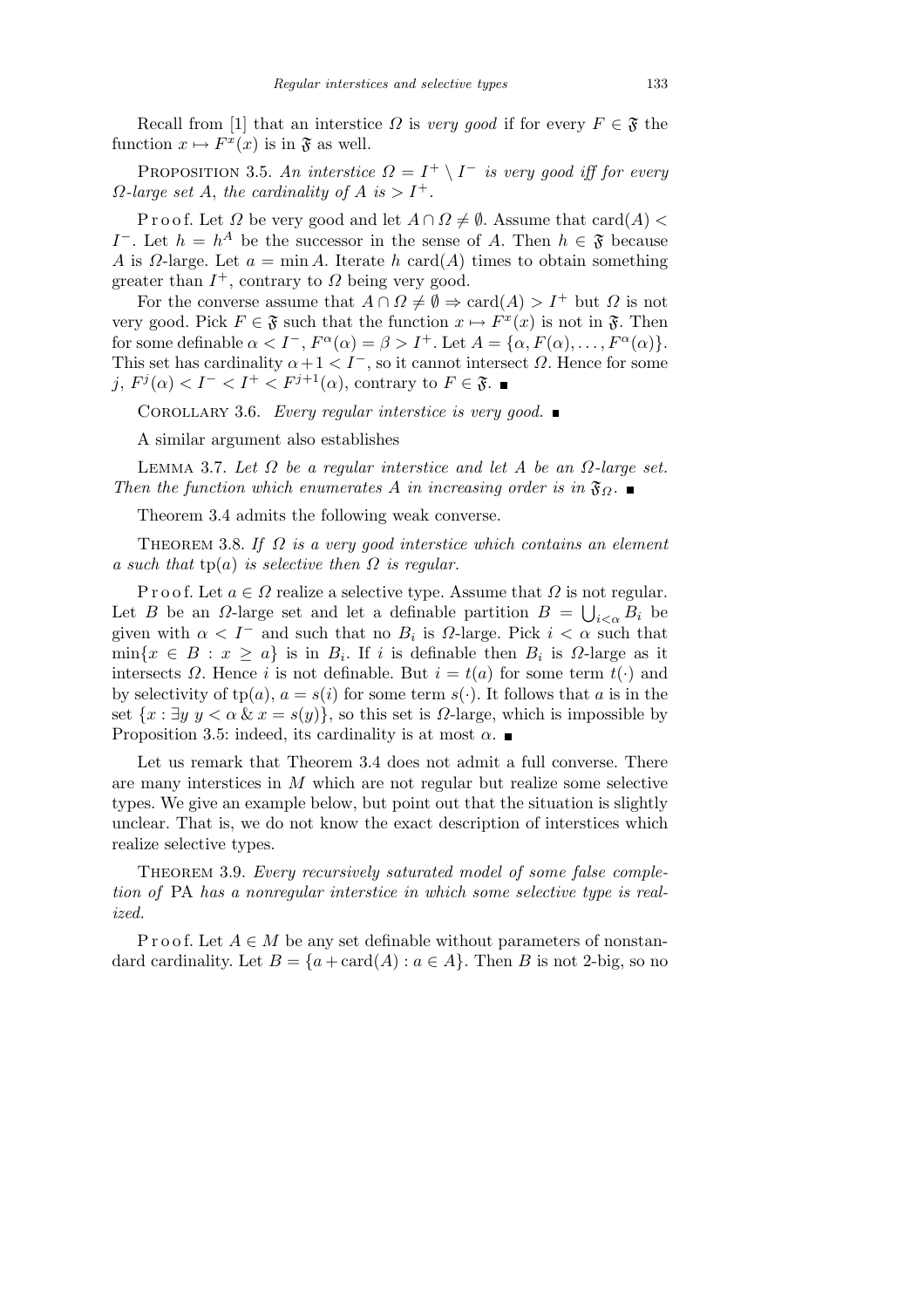interstice  $\Omega$  such that  $B$  is  $\Omega$ -large is regular. But the standard construction involving the finite version of the Ramsey theorem gives a 2-indiscernible (hence, selective) type  $q(\cdot)$  such that the formula  $v \in B$  is in q. Let b realize such a type *q*. Then the interstice of *b* satisfies our demand.

Our final goal in this section is to show that the converse to Lemma 3.6 is false; indeed, we show below that there exist very good interstices with no element realizing any selective type.

LEMMA 3.10. Let  $\Omega = I^+ \setminus I^-$  be an interstice in a countable arithmeti*cally saturated model of some false completion of* PA*. Then the following are equivalent*:

(i) *for every*  $\Omega$ *-large*  $A$ , card $(A) > I^+$ ,

(ii) *every Ω-large A is ω-large in the Hardy sense.*

P r o o f. One direction is obvious: indeed, if *A* is *Ω*-large and card(*A*) *> I*<sup>+</sup> then min  $A < I^- < I^+ < \text{card}(A)$ , so *A* is *ω*-large. For the converse assume that some *A* is *D*-large, but card(*A*)  $\lt I^+$ . Then card(*A*)  $\lt I^-$ : indeed, *A* is definable without parameters, hence its minimum is as well. Let  $B = \{x \in A : \text{card}(A) < x\}$ . Then *B* is *Ω*-large: indeed, each element of  $A \setminus B$  is smaller than card $(A) < I^-$ , so  $B \cap \Omega \neq \emptyset$ . On the other hand,  $card(B) \leq card(A) < min B$ , so *B* is not *ω*-large.

THEOREM 3.11. Let  $M \not\models Th(N)$  be a recursively saturated model of PA. *Then there is a very good interstice Ω which does not contain any element realizing a selective type.*

Corollary 3.12. *Every recursively saturated model of some false completion of* PA *has an interstice which is very good but not regular.*

P r o o f. Immediate by Theorems 3.11 and 3.4.  $\blacksquare$ 

Before proving Theorem 3.11 we need another combinatorial notion. We define (in PA) the notion of an *m*-gentried function  $f : [a, b) \to D$ , where *D* is a (finite) set. Roughly speaking, *f* is gentried if it has a large domain.

First, we say that  $f : [a, b) \rightarrow D$  is 0-*gentried* if  $[a, b)$  is  $\omega$ -large. Inductively,  $f : [a, b] \rightarrow D$  is  $(m + 1)$ -gentried if, whenever  $X \subseteq [a, b]$  and either

- (i) *f* is constant or one-one on *X*, or
- (ii) *X* is not  $\omega$ -large,

then there is  $[c, d) \subseteq [a, b)$  such that  $[c, d) \cap X = \emptyset$  and  $f \mid [c, d)$  is *m*-gentried. It is obvious that, for any *m*, if *f* is *m*-gentried, then the domain of *f* is *ω*-large.

Lemma 3.13 (in PA). *For every z and x* , *there are y and a z-gentried*  $function f: [x, y) \rightarrow [0, z]$ .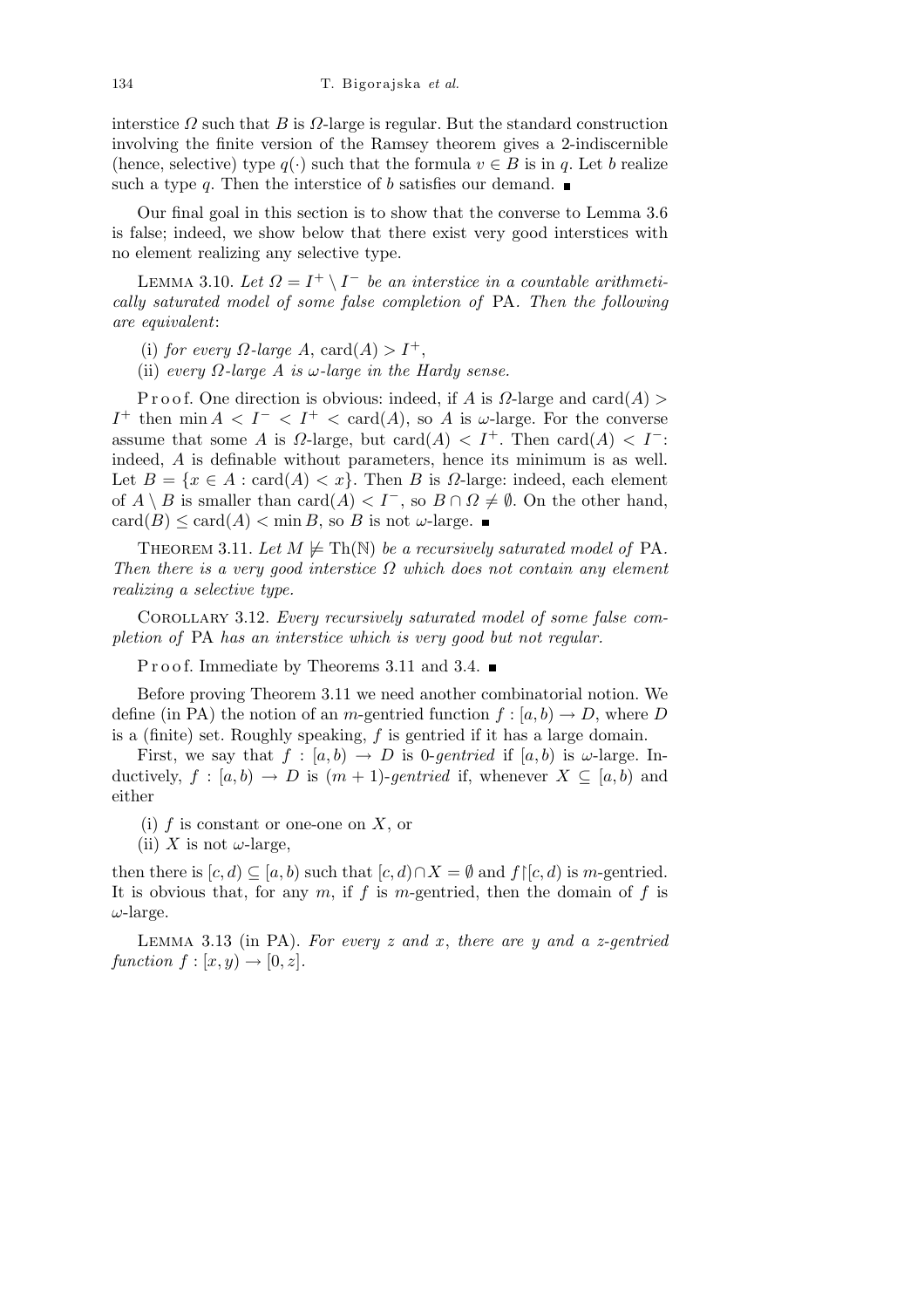P r o o f. The proof is by induction on *z*. If  $z = 0$ , then let  $y = 2x + 1$ , and thus  $(x, y)$  is  $\omega$ -large, and let f be the function which is constantly 0 on [*x, y*).

Assume we have proved the lemma for some *z*; we will prove it for  $z + 1$ . We define a sequence  $x_0 < x_1 < x_2 < \dots$  and a sequence of functions  $f_i$ :  $[x_i, x_{i+1}) \rightarrow [0, z+1]$  as follows. Let  $x_0 = x$ . Having  $x_i$ , we let  $x_{i+1} > x_i$  and  $f_i: [x_i, x_{i+1}) \to [0, z+1]$  be such that  $f_i$  is *z*-gentried and  $f_i$ " $([x_i, x_{i+1}) \subseteq$  $[0, z + 1] \setminus \{r\}$ , where *r* is the remainder when *i* is divided by  $z + 2$ . Let *t* be such that  $\{x_1, \ldots, x_t\}$  is  $\omega$ -large and  $t > z + 2$ . Then let  $y = x_t$  and let  $f = \bigcup_{i < t} f_i$ .

We claim that  $f : [x, y) \rightarrow [0, z + 1]$  is  $(z + 1)$ -gentried. Let  $X \subseteq [x, y)$ . We have three cases to consider. In each of these cases, we will find an *i < t*.

First, suppose that *f* is constant on *X*. Let  $i \in [0, z+1]$  be the constant value of *f*. Second, suppose that *f* is one-one on *X*. Then card(*X*)  $\leq z + 2$ , so there is some  $i \leq z + 2$  such that  $[x_i, x_{i+1}) \cap X = \emptyset$ .

Finally, suppose that *X* is not *ω*-large. Let  $A = \{i + 1 \leq t : X \cap$  $[x_i, x_{i+1}) \neq \emptyset$ , so *A* is not *ω*-large. Thus, there is  $i < t$  such that  $X \cap$  $[x_i, x_{i+1}) \neq \emptyset$ .

In each case, let  $[c, d) = [x_i, x_{i+1})$ , so that  $f|[c, d)$  is  $f_i$ . Clearly,  $[c, d) \cap$  $X = \emptyset$  and  $f_i$  is *m*-gentried.

*Proof of Theorem 3.11.* Let  $D_0, D_1, D_2, \ldots$  be a recursive list of all 0definable subsets of *M*. Let *d* be a nonstandard definable element of *M*, and let  $f : [a_0, b_0) \rightarrow [0, d]$  be the first (in some canonical order) definable *d*gentried function. By the lemma, there is such an *f*; clearly, it is 0-definable. Using the lemma repeatedly, we find  $[a_0, b_0] \supseteq [a_1, b_1] \supseteq [a_2, b_2] \supseteq \ldots$  such that, for each  $i \in \mathbb{N}$ ,  $f \restriction [a_i, b_i)$  is  $(d-i)$ -gentried, and if either  $f$  is constant or one-one on  $D_i$  or  $D_i$  is not  $\omega$ -large, then  $[a_{i+1}, b_{i+1}) \cap D_i = \emptyset$ . Moreover, by always taking the first pair  $[a_i, b_i]$  which works we find that each  $a_i$  and *b*<sub>*i*</sub> is definable and that the two sequences  $\langle a_i : i \in \mathbb{N} \rangle$  and  $\langle b_i : i \in \mathbb{N} \rangle$  are recursive.

Let  $\Omega = \{x \in M : a_i \leq x \leq b_i\}$ . Then  $\Omega \neq \emptyset$  by the recursive saturation of *M*. It is easy to see that *Ω* is an interstice. For, if any  $c \in M$  is definable, then for some *i*,  $D_i = \{c\}$ , which is not *ω*-large, so that  $c \notin \Omega$ . Clearly,  $\Omega$ is very good, by Lemma 3.10. Finally, we show that if *c* realizes a selective type, then  $c \notin \Omega$ . There is some  $i \in \mathbb{N}$  such that  $c \in D_i$  and f is either constant or one-one on  $D_i$ . But then  $[a_{i+1}, b_{i+1}) \cap D_i = \emptyset$ , so that  $c \notin \Omega$ .

**4. Selective types and maximality of basic subgroups.** The main (from the point of view of automorphisms) property of selective types is Theorem 3.4 of [10] which states that if  $a > M(0)$  then tp(*a*) is selective iff the stabilizer  $G_a$  is a maximal subgroup of  $G = Aut(M)$ . Unfortunately,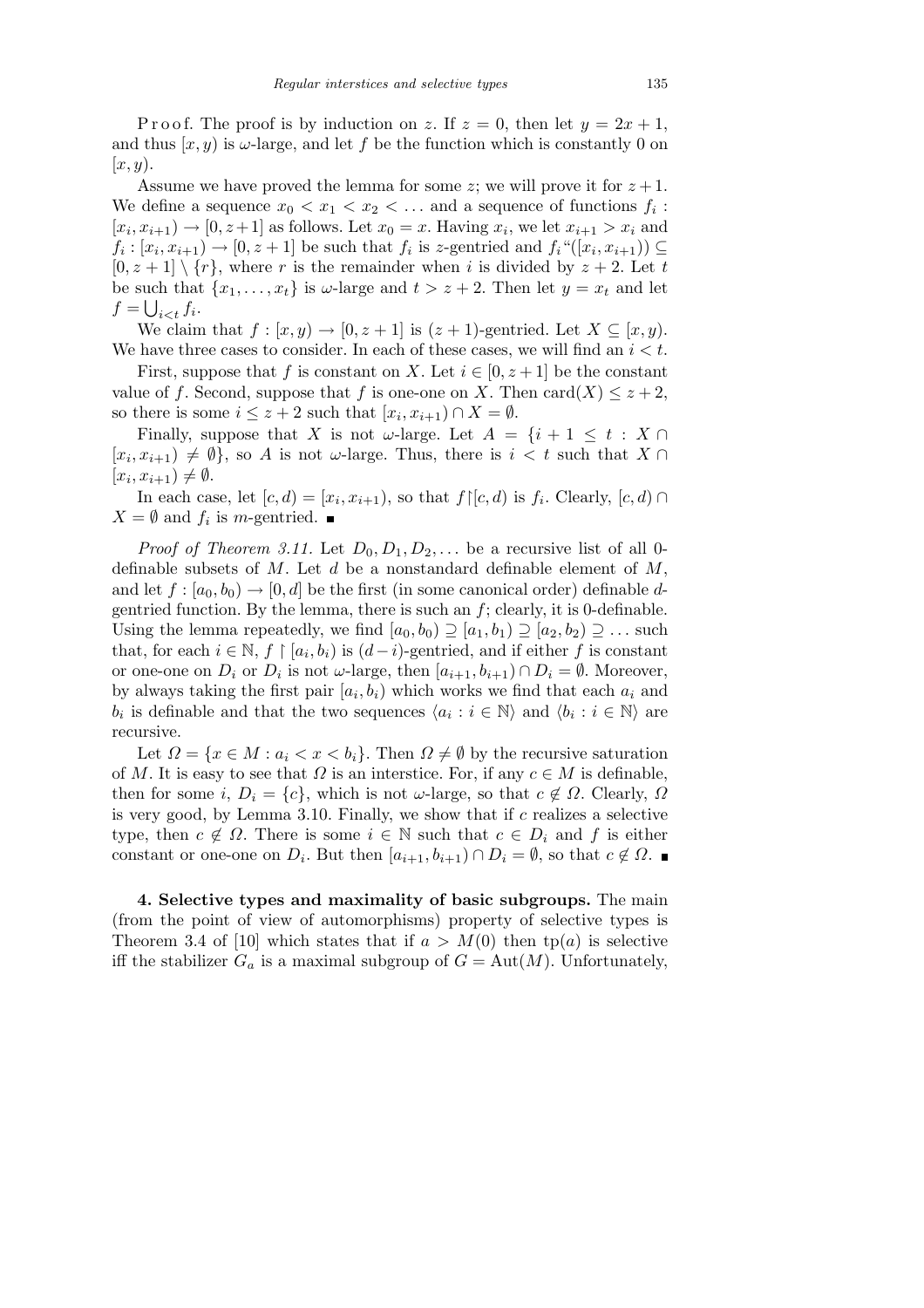the proof given in [10] does not work for  $a < M(0)$ . The exact description of those  $a \in M(0)$  with maximal stabilizer is not known. But observe that there exist  $a \in M(0)$  such that  $G_a$  is maximal. The reason is that the proof of Theorem 2.1 of [10] (stating that  $G_a$  is strongly maximal iff tp(*a*) is 2-indiscernible) works without the assumption that  $a > M(0)$ . Also, there is no problem in finding  $a \in M(0)$  realizing 2-indiscernible types: indeed, the standard construction involving the (finite version of) Ramsey theorem yields such types, and hence the appropriate elements. But we point out that it is not clear in which interstices such elements exist.

The following construction yields a selective type which does not determine a maximal subgroup.

The argument depends on the so-called canonical Ramsey theorem of Erdős and Rado [3]. Let us state it. If *S* is any set, we denote by  $[S]^r$  the set of all *r*-element subsets of *S*. If *S* is linearly ordered then we may identify  $[S]^r$  with the set of all increasing *r*-tuples of elements of *S*. A function (coloring) *χ* with domain  $[S]^r$  is *canonical* if for some  $V \subseteq \{1, \ldots, r\}$ , we have  $\chi(\langle a_1, \ldots, a_r \rangle) = \chi(\langle b_1, \ldots, b_r \rangle)$  iff  $a_i = b_i$  for all  $i \in V$ .

THEOREM 4.1. For every  $k, r$  there exists n such that for every coloring *of*  $[n]^r$  there exists  $T \subset \{0, \ldots, n-1\}$  *of cardinality at least k on which the coloring is canonical.*

We stress that this result concerns colorings into arbitrarily many colors. The result as stated is taken from [4], p. 133. But it is proved there only for  $r = 2$ ; for the complete treatment we refer to [3].

Below we shall work with partitions of the usual Cartesian products  $\times_{i \leq m} X_i$  of (finite) sets, rather than sets of the form  $[X]^m$ ; our first task is to derive the appropriate partition result for this case from Theorem 4.1.

Just as with  $[S]^r$  we say that a function f with domain  $\times_{i \leq m} X_i$  is *canonical* iff there exists a subset  $I \subseteq \{< m\}$  such that for all  $a, b \in \times_{i < m} X_i$ ,  $f(a) = f(b)$  iff  $a_i = b_i$  for all  $i \in I$ . If one thinks of  $x_{i \leq m} X_i$  as of a parallelepiped then this means that for some subset *I* of the coordinate set, *a, b* have the same color iff *a, b* have the same coordinates  $i \in I$ , i.e., they might differ only in coordinates  $i \notin I$ .

Lemma 4.2. *For every m, k there exists n so that for every sequence*  $X_1, \ldots, X_m$  *of sets of cardinality*  $\geq n$  *each and every function f with domain*  $\times$ <sup>*m*</sup><sub>*i*=1</sub>*X*<sup>*i*</sup> *there exist sets*  $Z_1, \ldots, Z_m$  *with each*  $Z_i$  *being a subset of*  $X_i$  *of cardinality at least k such that f is canonical on*  $Z = \times_{i=1}^{m} Z_i$ *.* 

P r o o f. Given  $m, k$  we find  $n$  which satisfies the condition of Theorem 4.1 for *k* and  $r = mk$ . Let sets  $X_1, \ldots, X_m$  be given. We may assume that they are all equal, say *B*, and  $card(B) = n$ . Thus, *f*, being defined on *B<sup>m</sup>*, is defined in particular on  $[B]^m$ . By Theorem 4.1, there exists a set  $A \subseteq B$  such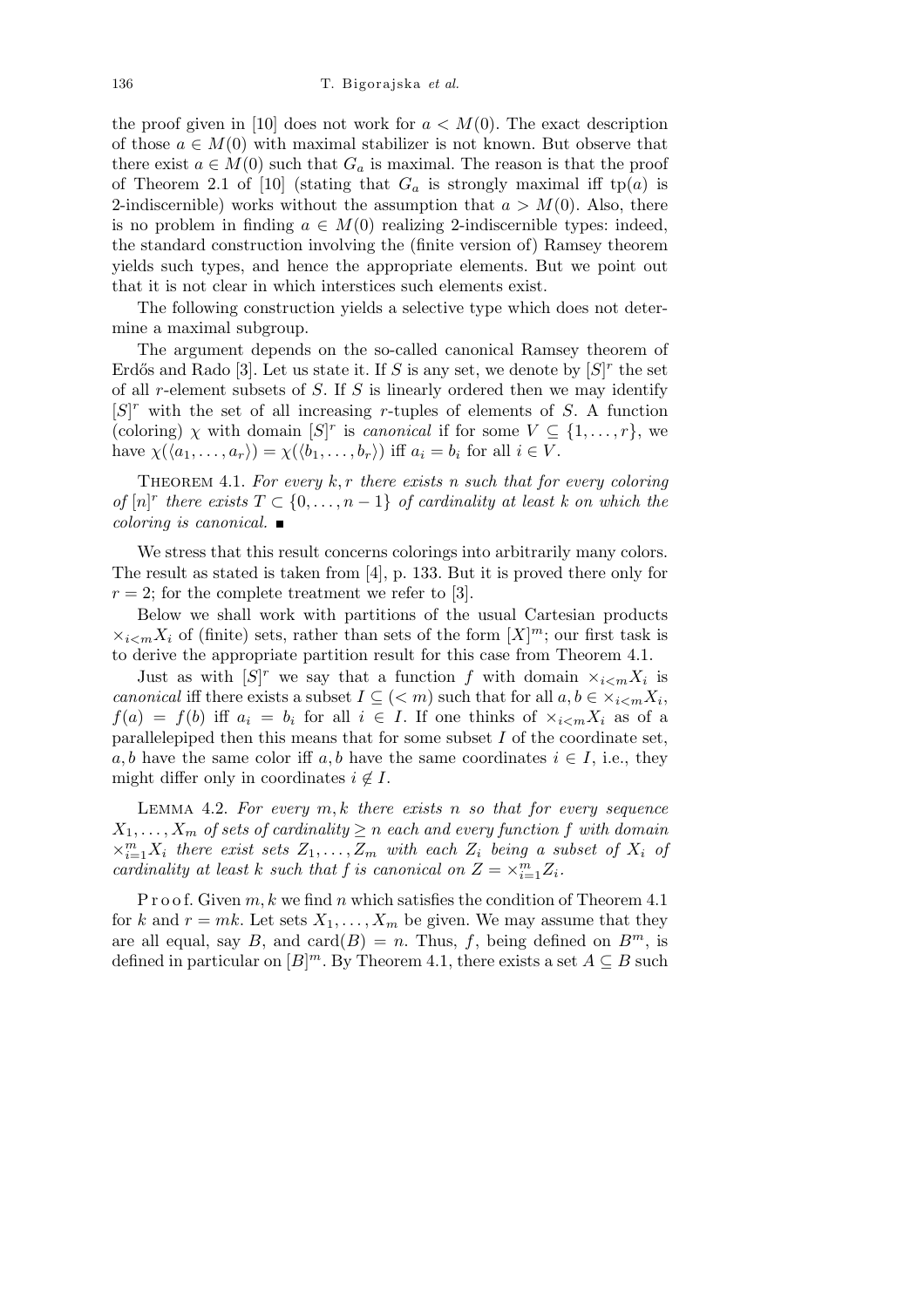that  $card(A) \geq mk$  and f is canonical on the set of all m-element subsets of *A*. We take  $Z_1$  to be the set of first *k* elements of  $A, Z_2 =$  the set of next *k* elements of *A*, etc. Let *Z* be the product of the  $Z_i$ . Clearly, *f* is canonical on  $Z$ .

LEMMA 4.3. *Given*  $m, k$  *there exists*  $n$  *such that whenever*  $X_i$  *for*  $i \in$  $\{0, \ldots, 2m\}$  *are sets of cardinality at least n and f is a function with domain*  $X = \times_{i \leq 2m} X_i$ , there exist  $Y_i \subseteq X_i$  such that  $m + 1$  of  $Y_i$ 's have cardinality *at least*  $\overline{k}$ , *others are singletons and f is either constant or one-one on*  $Y =$ *×i≤*2*mY<sup>i</sup> .*

P r o o f. Given  $m, k$  we pick  $n$  which satisfies the condition of Lemma 4.2 for  $2m + 1, k$ . Let sets  $X_i : i \leq 2m$  be given, let  $X = \times_{i=0}^{2m} X_i$  and let *f* be a function defined on *X*. By Lemma 4.2 there are  $Z_i \subseteq X_i$ , each of cardinality at least  $k$ , such that  $f$  is canonical on  $Z$ , the product of  $Z_i$ 's. Let  $I$  be a subset of  $\{0, \ldots, 2m+1\}$  such that for all  $a, b \in \mathbb{Z}$ ,  $f(a) = f(b)$  iff  $a_i = b_i$ for all  $i \in I$ . Either *I* or its complement is of power  $> m$ . If card $(I) > m$ we let  $Y_i = Z_i$  for  $i \in I$  and let the rest of  $Y_i$  be singletons. Otherwise we let  $Y_i = Z_i$  for  $i \notin I$  and the other  $Y_i$  be singletons. In the first case f is constant on  $Y$  (the product of  $Y_i$ 's) and in the second case it is one-one on  $Y$ .

Observe that all these combinatorial results are provable in PA. Granted them we construct a type. So let *M* be a countable recursively saturated model of some false completion of PA. Pick nonstandard definable  $m, n \in M$ . We may assume that *m* is odd, otherwise we take  $m-1$ . Let  $t_s(\cdot)$  be a recursive enumeration of all parameter-free terms in one free variable as shown. Begin with the product  $n^m$  (we identify  $n$  with the set of elements  $\langle n \rangle$ . Begin with  $t_0$ . Let *k* be as in Lemma 4.3. Obviously, *k* is nonstandard. Choose a family  $Y_i : i < m$  such that each  $Y_i$  is a subset of *n*,  $(m+1)/2$  of them are of cardinality  $\geq k$ , others are singletons and  $t_0$  is either one-one or constant on the product  $\times_{i \leq m} Y_i$ . Then this product is isomorphic to the product of the form  $k^{(m+1)/2}$ , so Lemma 4.3 applies. We apply it to the next term and so on. This procedure determines the type  $\Gamma(x)$  expressing that *x* is in all of the products obtained in this manner.

Observe that the type  $\Gamma(x)$  is complete. Indeed, if  $\varphi(\cdot)$  is a formula then the term  $[y = 0 \& \varphi(x)] \vee [y = 1 \& \neg \varphi(x)]$  is one of the terms  $t_s$ , so is constant on some product belonging to our type. Clearly, it cannot be one-one on a set of nonstandard cardinality. Also clearly *Γ* is selective. Finally, it is obvious that *Γ* is in the standard system of *M* (it was constructed recursively from the complete diagram of *M* and the enumeration of terms), so it is realized in *M*.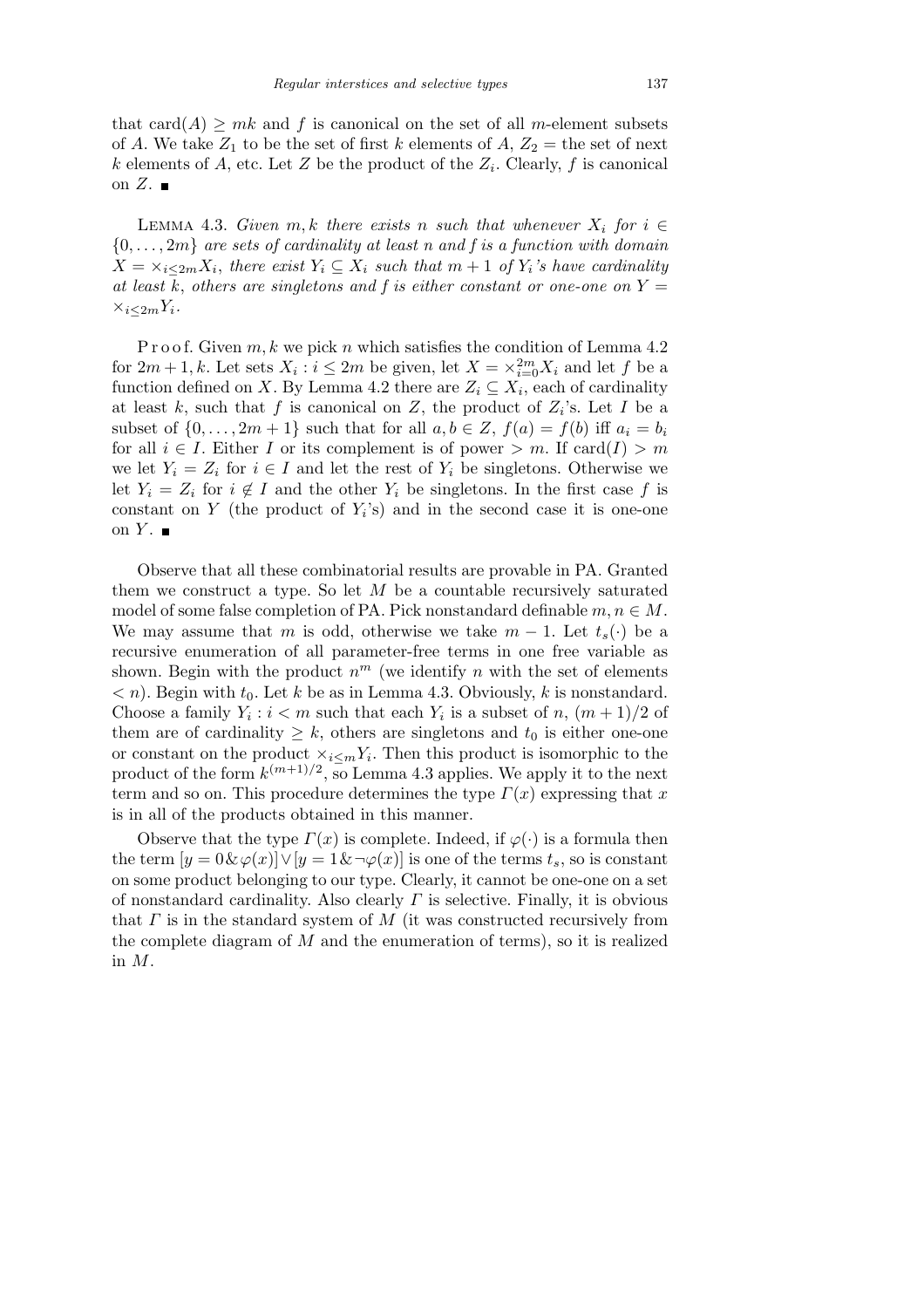Let  $a \in M$  realize this type. We show that the stabilizer  $G_a$  is not maximal. The reason is that in each step we passed to a smaller product, at about half coordinates we had singletons and at others we still had sets of nonstandard cardinality. It follows that there exists  $b \neq a$  realizing *Γ* and such that *a, b* differ just in one coordinate. Also there exists *c* realizing *Γ* such that *a*, *c* differ in a nonstandard number of coordinates. Let  $f, g \in Aut(M)$ be such that  $g(a) = b$  and  $f(a) = c$ . Clearly, f cannot be in the group generated by  $G_a$  and  $g$ . Indeed, for  $n \in \mathbb{Z}$ ,  $g^n(a)$  differs from  $a$  in a standard finite number of coordinates, and, hence, the same is true for each element of the subgroup of *G* generated by *G<sup>a</sup>* and *g*. Summing up, we obtain the following result which refutes a conjecture from [10].

THEOREM 4.4. If M is a countable recursively saturated model of some *false completion of* PA *then there exists*  $a \in M(0)$  *realizing* a *selective type but whose stabilizer is not maximal.*

It is not clear whether there may be  $a \in \Omega_{\text{smallest}}$  whose type is selective but  $G_a$  is not maximal.

**5. A remark on the non-arithmetically saturated case.** In this section we prove the converse to Corollary 1.6. That is, we prove

THEOREM 5.1. If M is a recursively saturated model of some false com*pletion of* PA *which is not arithmetically saturated then M has an interstice which is equal to its unique gap.*

We begin with the following (well known) lemma.

Lemma 5.2. *Let M be a recursively saturated model of* PA*. Then M is arithmetically saturated iff the standard system of M* , SSy(*M*), *is closed under arithmetical definability* (*i.e.*, *definability in* N)*.*

P r o o f. See, e.g., [12].  $\blacksquare$ 

Corollary 5.3. *If M is recursively saturated but not arithmetically saturated then there exists a set*  $A \subseteq \mathbb{N}$  *which is not in* SSy $(M)$  *but there exists an enumeration of A which is in* SSy(*M*)*.*

We remark that the conclusion means that  $A = \{r_0, r_1, \ldots\}$  for some coded set of pairs  $\langle k, r_k \rangle$ . Corollary 5.3 is well known; we leave its proof to the reader. ■

We begin the proof of Theorem 5.1. So let *M* satisfy the assumption. Pick  $A \notin \text{SSy}(M)$  which has a coded enumeration,  $A = \{r_0, r_1, \ldots\}$ . Let  $d_0, d_1, \ldots$  be a recursive list of all constant terms. Fix also a nonstandard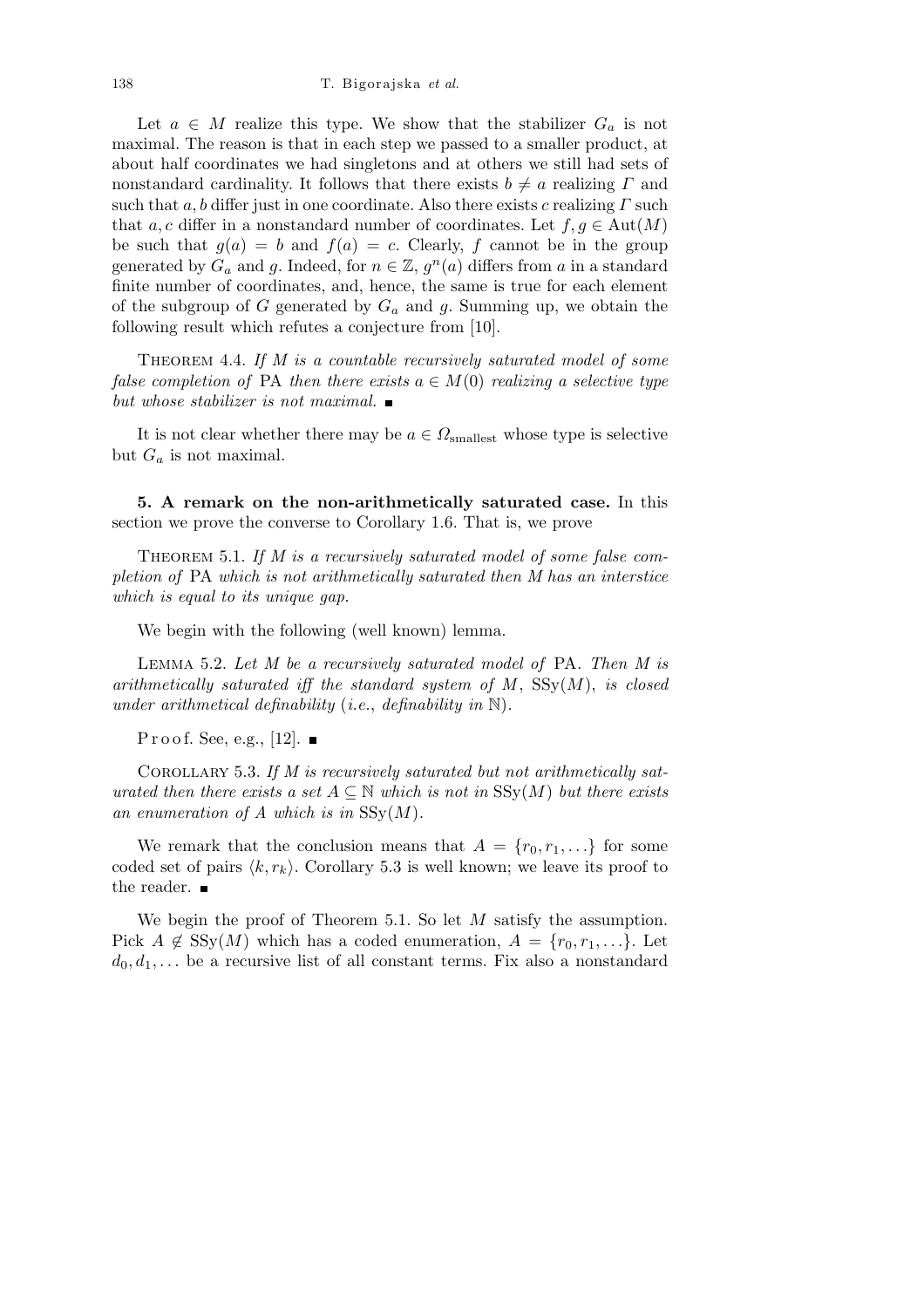definable element  $c \in M$ . We define a recursive sequence  $\alpha_0, \alpha_1, \ldots$  of definable elements of *M*. Let  $\alpha_0 = 0$ . Let also

$$
\alpha_{k+1} = \begin{cases} \alpha_k + (2r_k + 2)c^{c-k} & \text{if } d_k \le \alpha_k + (2r_k + 2)c^{c-k}, \\ \alpha_k + (2r_k + 1)c^{c-k} & \text{otherwise.} \end{cases}
$$

The sequence  $\alpha_k$  is coded and increasing. We also let  $\beta_k = \alpha_k + c^{c-k+1}$ . We put  $I^- = \sup\{\alpha_k : k \in \mathbb{N}\}\$  and  $I^+ = \inf\{\beta_k : k \in \mathbb{N}\}\$ . These sequences determine an interstice *Ω*. Indeed, by high-school algebra every definable element of the form  $d_k$  is either smaller than  $\alpha_{k+1}$  or greater than  $\beta_{k+1}$ , so it is not in  $\Omega$ . We assert that  $\mathfrak{F}_{\Omega}$  is not coded in  $M$ , hence  $\Omega$  is an intersticial gap by Lemma 1.5.

It will be convenient to have one more notation. Let the sequence  $s_k$  be such that

$$
\alpha_k = s_0 c^c + s_1 c^{c-1} + \ldots + s_k c^{c-k},
$$

each  $s_k$  being either  $2r_k + 1$  or  $2r_k + 2$ .

In order to check that *Ω* has the desired property we define a function *f* on  $[0, c^{c+1}] \times [0, c]$ . We let  $f(0, i) = 0$  for all  $i \leq c$ . In order to define  $f(x, i)$ for  $x > 0$  pick  $x \in [1, c^{c+1}]$  and express it in base *c*:

$$
x = b_0(x) + b_1(x)c + b_2(x)c^2 + \ldots + b_c(x)c^c,
$$

where each  $b_k(x) < c$ . Let  $k = k(x)$  be the least such that  $b_k(x) \neq 0$ . Let  $f(x, i) = x$  if  $b_k(x)$  is neither  $2i + 1$  nor  $2i + 2$  and  $f(x, i) = x + c^{c-k+1}$ otherwise. Let also  $f_r(x) = f(x, r)$ .

We claim that  $I^-$  is closed under  $f_r$  iff  $r \notin A$ . Assume firstly that  $I^-$  is closed under  $f_i$  but  $j \in A$ . Then  $j = r_k$  for some *k*. Consider  $f_i(\alpha_k)$ . This cannot be  $\beta_k$ , so we must have  $f_i(\alpha_k) = \alpha_k$ , hence  $b_k(\alpha_k) = s_k$  is neither  $2j + 1$  nor  $2j + 2$ , which contradicts the definition of  $\alpha_k$ .

For the converse let  $j \notin A$ . Pick  $x < I^-$  and write

(\*) 
$$
x = b_0(x) + b_1(x)c + b_2(x)c^2 + \ldots + b_c(x)c^c,
$$

as above. Pick also *e* with  $x \leq \alpha_e$ . Then

$$
(**) \t b_c(x) \le s_0, \t b_{c-1}(x) \le s_1, \t \ldots, \t b_{c-e}(x) \le s_e.
$$

CASE 1:  $k < c - e$ . Then in the expansion (\*) there are more than *e* terms. But  $x \leq \alpha_e$ , so there exists  $u \leq e$  such that  $b_{c-u}(x) < s_u$ . Then  $f_j(x) \leq x + c^{k(x)} \leq \alpha_e$  because the exponent  $k(x)$  is strictly smaller than *c − u*.

CASE 2:  $k > c - e$ . Then the expansion (\*) of *x* is shorter than that of  $\alpha_e$ , which contradicts the inequality  $x \leq \alpha_e$ , by (\*\*).

CASE 3:  $k = c - e$ . If there exists  $u \leq e$  with  $b_{c-u}(x) < s_u$  then exactly as in case 1 we have  $f_j(x) \leq x + c^k \leq \alpha_e$  because  $k \leq c - e$ . Otherwise we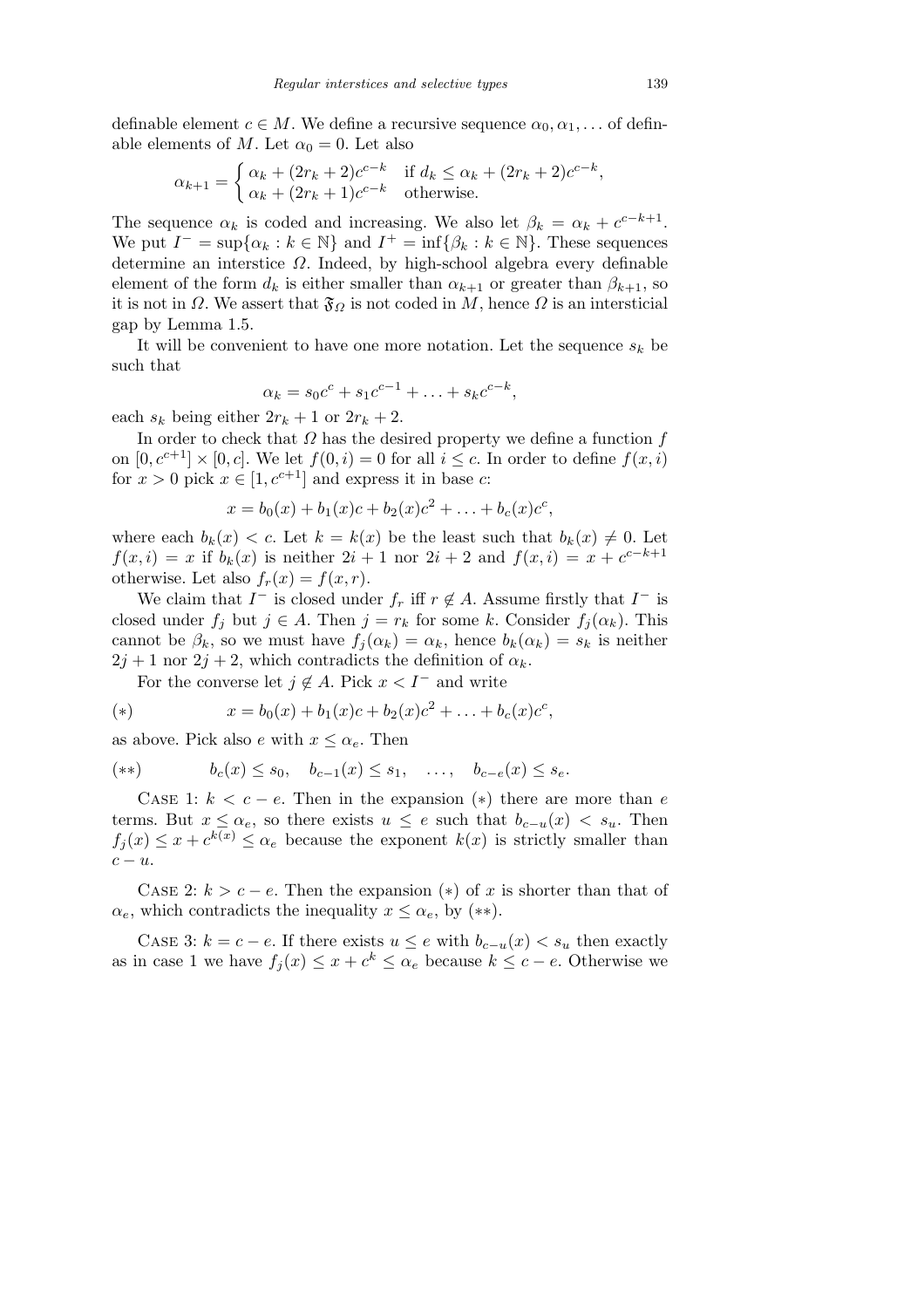have  $x = \alpha_e$ . Then  $f_i(x) = x$ , for otherwise  $b_{c-e} = s_e$  is either  $2j + 1$  or  $2j + 2$ , so *j* is of the form  $r_k$ , so it is in *A*, contrary to the assumption.

Observe that the functions  $f_i$  are not nondecreasing. But the functions  $F_j(x) = \max\{f_j(y) : y \leq x\}$  are nondecreasing and have the same property: *j* ∉ *A* iff *I*<sup>−</sup> is closed under  $F_j$ . Granted this we see that  $\mathfrak{F}$  cannot be coded in *M*, for otherwise *A* = {*j* ∈  $\mathbb{N}$  : *F<sub>j</sub>* ∈  $\mathfrak{F}$ } would be in SSy(*M*) as well. ■

**6. More on the smallest interstice.** In this section we do not assume that *M* is recursively saturated: it is just a model of PA. Our goal here is to give some information about the smallest interstice,  $\Omega_{\text{smallest}} = I_0(M) \setminus \mathbb{N}$ , where, as usual,  $I_0(M)$  denotes inf ${b \in M : b}$  is definable and nonstandard.

Let us point out first that for many models *M* of PA,  $I_0(M) = N$ . The quickest way to construct such a model is to use the arithmetized completeness theorem to N and any completion of PA. A slightly more involved argument exhibits recursively saturated *M* with this property. On the other hand, for many models  $M$ ,  $I_0(M) > \mathbb{N}$ . This happens always if  $M$  is arithmetically saturated.

It is easy to check that we always have  $\mathbb{N} \prec_{\Sigma_2} I_0(M)$ . Moreover, in some respects,  $I_0(M)$  behaves like a model of Th(N), e.g., if M is recursively saturated, then every nonstandard element of  $I_0(M)$  may be moved by an automorphism. In particular, *if*  $I_0(M) \models \text{PA}$  *then*  $I_0(M) \succ \mathbb{N}$ .

One of the questions here is whether we have more elementarity. The following construction shows that this need not be the case.

Let *K* be a model obtained from *M* by applying the arithmetized completeness theorem, so that the complete diagram of *K* is arithmetical. To be more specific, we pick a formula  $C(\cdot)$  describing a complete extension of PA in N and put  $K = ACT(N; C)$ , the model constructed from N and C by means of the arithmetized completeness theorem. We extend *K* cofinally by adding an element below all of its nonstandard elements. Working still in  $\mathbb N$  we add to the language  $L_{\text{PA}}$  in the sense of  $K$  a new constant  $c$  and consider the theory

$$
C \cup \{c > t : \exists n \ C(t = S^n 0) \} \cup \{c < t : \forall n \ C(t > S^n 0) \}.
$$

This theory is defined inside N and clearly it is consistent, so it has an arithmetical model, say *R*. *R* is arithmetical, so  $I_0(R)$  does not satisfy Th(N). Indeed,  $SSy(I_0(R)) = SSy(R)$ , and if  $I_0(R) \models Th(N)$  then every arithmetical (i.e., definable in N) set must be in its standard system. The *R* constructed above is not recursively saturated. But it is easy to refine this construction to obtain a recursively saturated *R* with the above properties. Working in N one extends the language not only by adding the constant *c* as above, but also a unary symbol  $D$  for a satisfaction class. That is, we find (inside  $N$ ) a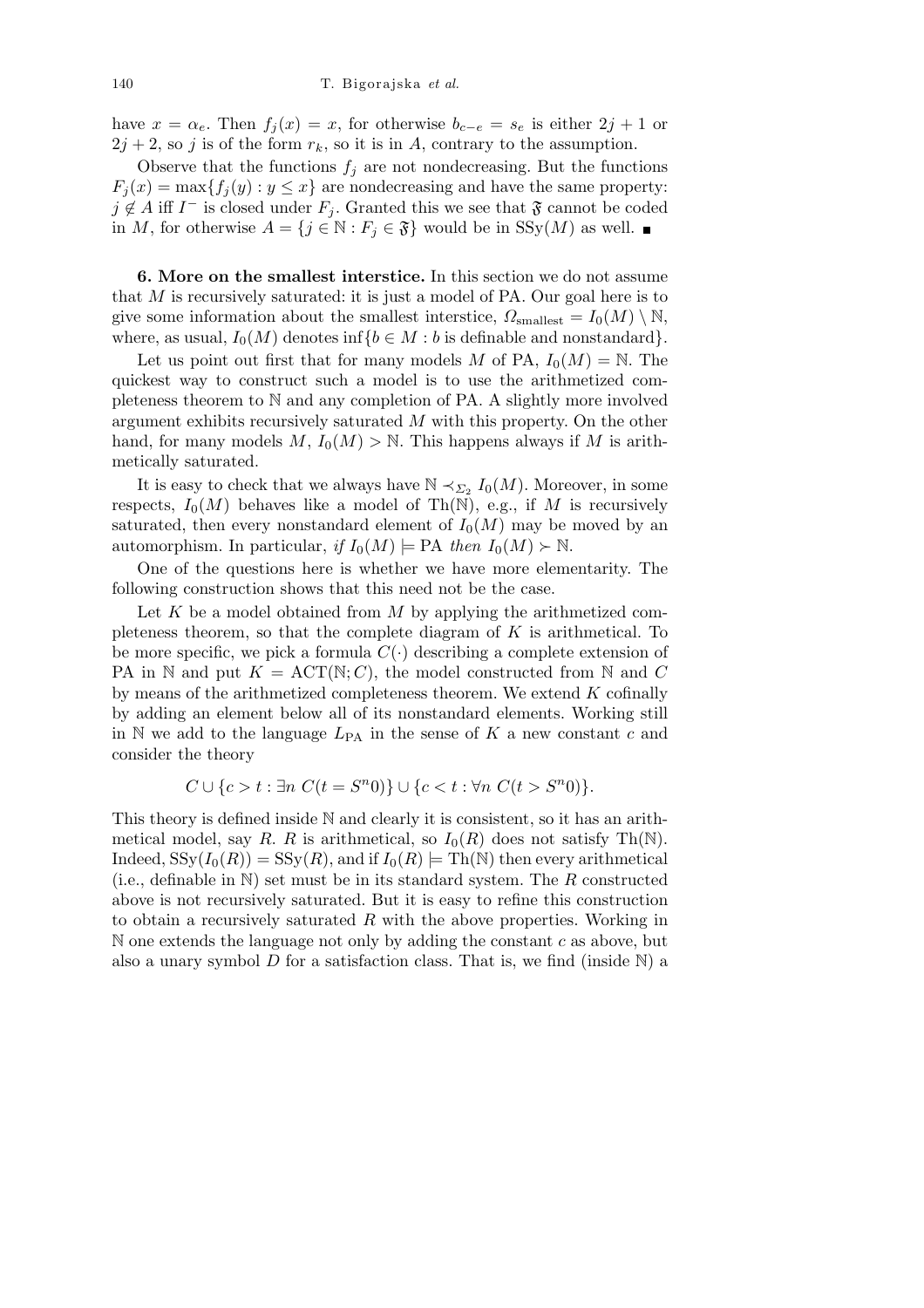complete extension of the set

*{c > t* : *∃n C*(*t* = *S n* 0)*} ∪ {c < t* : *∀n C*(*t > S<sup>n</sup>* 0)*} ∪* {Sat $(t, D)$ : *∃n*  $C(t = S<sup>n</sup>0)$ } ∪ induction for formulas of  $L_{PA}(c, D)$  $∪$  { $\forall \varphi < t$  [ $C(\varphi)$  →  $D(\varphi)$ ] : *∃n*  $D(t = S^n 0)$ }*,* 

where  $Sat(e, D)$  expresses "*D* is a satisfaction class for  $Q_e$  formulas". Summing up we obtained

Proposition 6.1. *There exists a countable recursively saturated model R* of PA *such that*  $I_0(R)$  *does not satisfy* Th(N).

Our goal is to show that models *R* such that  $I_0(R)$   $\models$  Th(N) exist as well. Indeed, we show that if *R* codes all arithmetical sets by definable elements then  $I_0(R) \models Th(N)$ . But first let us point out that every countable Scott set is the standard system of some pointwise definable model of PA (see Scott [22]). Kaye [7] contains a detailed exposition of Scott sets. In particular, there exist models *K* of PA which have the property mentioned above, i.e., *K* is arithmetically saturated and every arithmetical set is coded by a definable element of *K*. Indeed, if *A* is any given Scott set and *M* is a pointwise definable model with  $SSy(M) = A$  then we may extend it elementarily to an arithmetically saturated one.

We begin with a construction of an indicator to be used in the sequel. First we write down a formula  $A(n, b, c, w)$  which expresses "*b* is a complete and immediately consistent set of substitutions of the form  $\varphi(S^{u_0}0, \ldots, S^{u_{m-1}0})$ , where  $\varphi \leq n$  and  $u_0, \ldots, u_{m-1} \leq c$ , and each substitution which is in *w* is in *b*". In order to construct this formula, let us say that a substitution of the form  $\varphi(S^{u_0}0, \ldots, S^{u_{m-1}}0)$  is *n*, *c*-admissible if  $\varphi$  ≤ *n* and  $u_0, \ldots, u_{m-1}$  ≤ *c*. Then *A*(*n, b, c, w*) is an abbreviation for the conjunction of:

1. For all  $x \in b$ ,  $x$  is a sentence and there exist  $\varphi \leq n$  and  $u_0, \ldots, u_{m-1} \leq$  $c \text{ such that } x = \varphi(S^{u_0}0, \ldots, S^{u_{m-1}}0).$ 

2. For any  $\varphi, u_0, \ldots, u_{m-1}$ , if the substitution  $\neg \varphi(S^{u_0}0, \ldots, S^{u_{m-1}}0)$  is *n, c*-admissible then exactly one of  $\varphi(S^{u_0}0, \ldots, S^{u_{m-1}}0)$ ,  $\neg \varphi(S^{u_0}0, \ldots)$ *. . . , S<sup>u</sup>m−*<sup>1</sup> 0) is in *b*.

3. For every  $\varphi, \psi$  if the conjunction  $\varphi \& \psi$  is *n*, *c*-admissible, then it is in *b* iff both conjuncts are in *b*.

4. For every sentence  $\varphi(S^u0) \in b$  and every *m*, if the sentence  $\exists v_m \; \varphi(v_m)$ is *n, c*-admissible then it is in *b*.

5. For every  $x, y, z$ , if the statement  $S^x0 + S^y0 = S^z0$  is *n*, *c*-admissible then it is in *b* iff  $x + y = z$ .

6. The same for other atomic formulas.

7. For every sentence  $\varphi \in w$ , if  $\varphi$  is *n*, *c*-admissible then it is in *b*.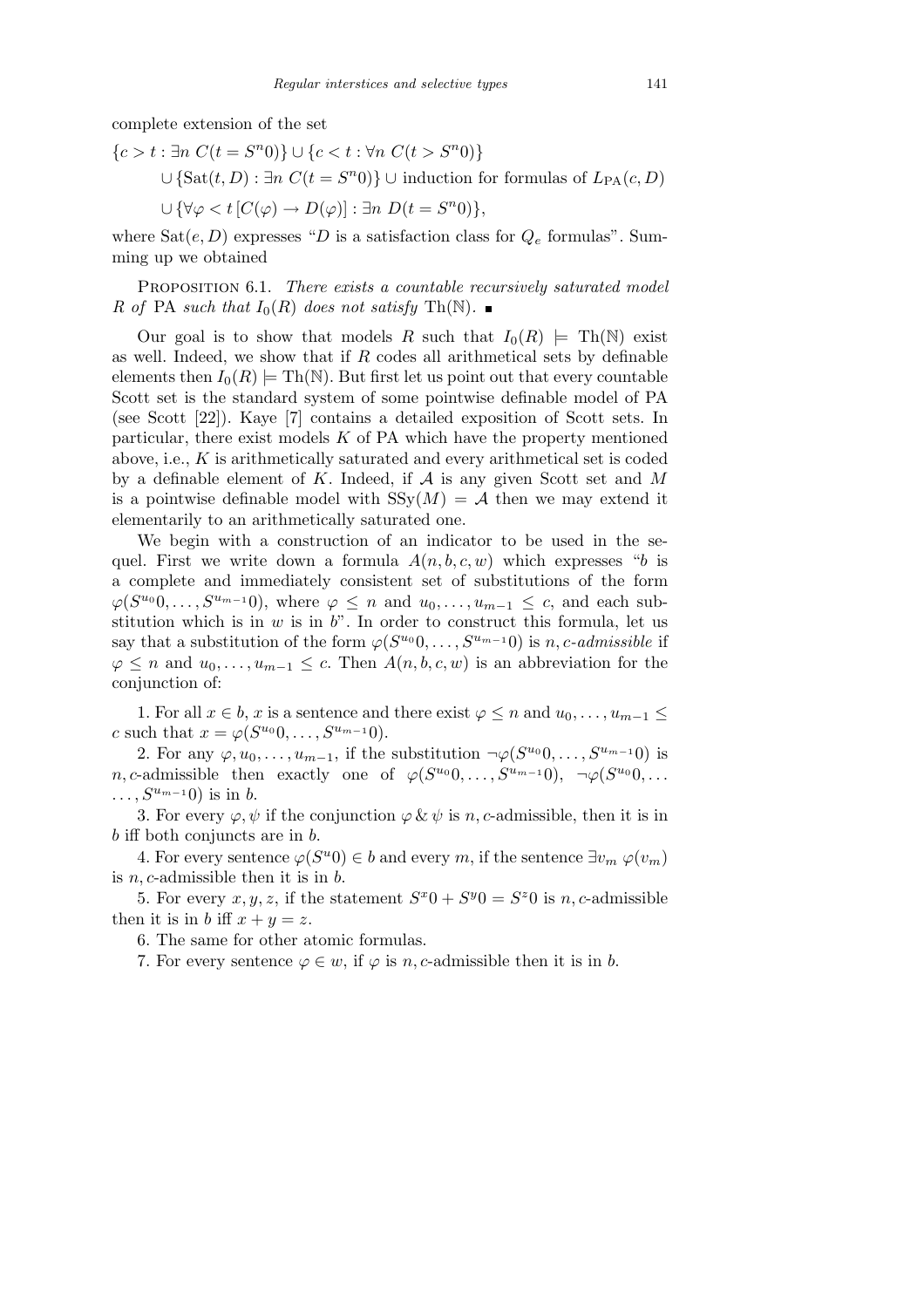The idea here is the following. If  $A(n, b, c, w)$  then *b* is a candidate for truth in the cut  $(< c)$  and all statements in *w* are supposed to be true; *w* is just a starting point. But the definition gives the quantifier step in one direction, the other direction will be treated below.

Let  $B(n, b, c, d, e, w)$  be an abbreviation for the conjunction of the following formulas:

$$
A(n, b, c, w) \& A(n, d, e, w) \& b \subseteq d
$$

and

"for all  $\varphi, u_0, \ldots, u_{m-1}$  if the statement  $\exists v \varphi(v, S^{u_0}0, \ldots, S^{u_{m-1}}0)$  is in *b* then there exists *u* such that the statement  $\varphi(S^u 0, S^{u_0} 0, \ldots, S^{u_{m-1}} 0)$ is in  $d$ ".

We let  $Ext(j, n, \overline{b}, \overline{c}, w)$  be an abbreviation for

Seq(
$$
\overline{b}
$$
) & Seq( $\overline{c}$ ) & In( $\overline{b}$ ) = In( $\overline{c}$ ) =  $j$  &  $\bigwedge_{i < j-1} B(j, \overline{b}_i, \overline{c}_i, \overline{b}_{i+1}, \overline{c}_{i+1}, w)$ .

We let  $Y(x, y, w) = \max j : \exists \overline{b}, \overline{c} \ [\text{Ext}(j, \overline{b}, \overline{c}, w) \ \& \ x \leq \overline{c}_0 \ \& \ \overline{c}_{i-1} \leq y].$  It is easy to see that *Y* is an indicator for the family of cuts satisfying (the standard part of) *w*. It is slightly not obvious that *Y* is a  $\Sigma_1$  formula. But  $Y(x, y, w) = j$  iff there exist  $\overline{b}, \overline{c}$  with

$$
[\text{Ext}(j,\overline{b},\overline{c},w) \& x \leq \overline{c}_0 \& \overline{c}_{j-1} \leq y] \& \neg \exists \overline{b}', \overline{c}' [\text{Ext}(j+1,\overline{b}',\overline{c}',w) \& x \leq \overline{c}'_0 \& \overline{c}'_j \leq y].
$$

One may bound the quantifier *¬∃* above by bounding it to the maximum of all sequences of length  $\leq y$  with all items  $\leq y$  (this gives a bound for  $\bar{c}'$ ) and binding  $\overline{b}'$  by the maximum of all sets of sequences (of length  $\leq y$ ) of subsets of the interval  $( $y$ ). This causes no serious difficulty, so we omit$ the details here.

At the moment we do not assume that  $Th(N) \in \text{SSy}(M)$ . But we let  $w_n$ be the family of those elements of  $\text{Th}(\mathbb{N})$  which are *n*, *n*-admissible. Then  $w_n$ is in  $M$ : indeed, each  $w_n$  is a finite set of (standard) natural numbers. We also let  $Y_n(x, y) = Y(x, y, w_n)$ . Then each  $Y_n$  is definable by a  $\Sigma_1$  formula.

Observe that for every fixed  $n \in \mathbb{N}$ , there exists a nonstandard  $z_n$  such that  $M \models Y_n(n, z_n, z_n)$ . The reason is that for every standard m, M thinks that there exist sequences *b*,  $\bar{c}$  which satisfy  $Ext(m, b, \bar{c}, w_n)$ ; one simply takes truth in N to see this. It follows that either *M* thinks that this statement holds for each *m*, or the greatest such *m* is nonstandard.

Let  $M \models$  PA be such that  $I_0(M) > \mathbb{N}$ . For every  $n \in \mathbb{N}$  we pick a definable nonstandard  $z_n$  with  $Y_n(n, z_n) \geq z_n$ . We choose the appropriate sequences  $\bar{b}^n, \bar{c}^n$ . (In this section we use superscripts to distinguish them from subscripts, i.e., indices of the appropriate sequences; we do not need exponentiation.) It will be convenient to have these sequences definable. For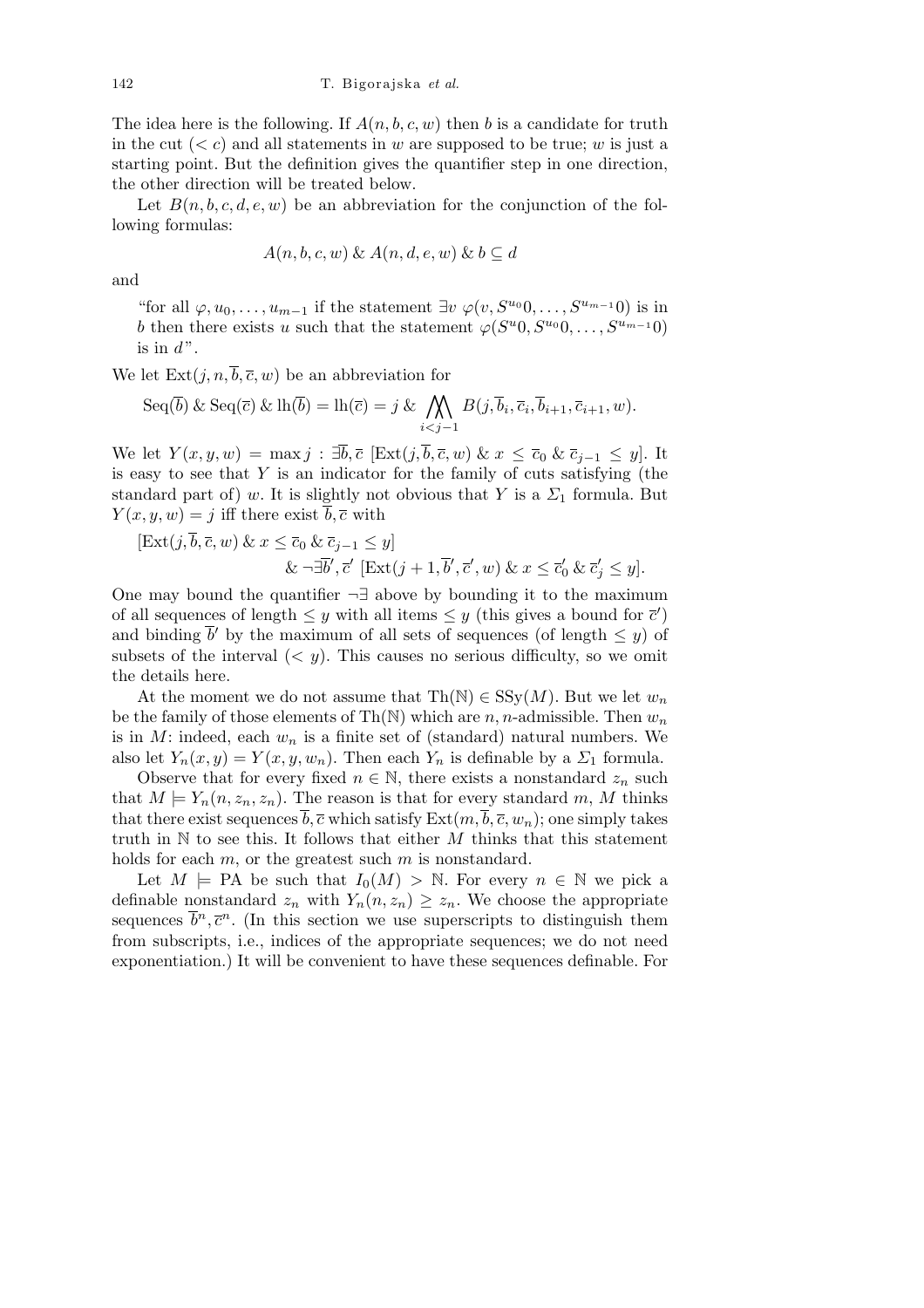definiteness, we let  $\bar{c}_0^n = n$ ,  $\bar{b}_0^n$  the smallest possible, then  $\bar{c}_1^n$  the smallest possible, etc. This causes no difficulty.

It is easy to see that, when *n* is fixed, and we are given a cut  $I < z_n$ , then the cut

$$
B^n(I) = \sup \{ \overline{c}_i^n : i \in I \}
$$

has the following property: for every  $\varphi \leq n$  and every  $u_0, \ldots, u_{m-1}$ ,

$$
B^{n}(I) \models \varphi(u_0, \dots, u_{m-1}) \quad \text{iff} \quad \exists i \in I \ M \models \varphi(S^{u_0}0, \dots, S^{u_{m-1}}0) \in \overline{b_i^n}.
$$

This translation of truth in  $B<sup>n</sup>(I)$  to truth in *M* is proved immediately by induction on  $\varphi$ . In fact, the definitions above were given just to ensure this translation.

The apparatus given above (taken from the theory of nonstandard satisfaction classes) will be used to prove the following result. We denote by  $SSy_0(M)$  the standard system of the minimal model of Th $(M)$ , i.e., of the Skolem closure of the empty set in *M*.

THEOREM 6.2. *For every*  $M \models PA$ , *if*  $Def(N) \subseteq SSy_0(M)$  *then*  $I_0(M) \models$  $Th(N)$ .

Proof. Fix  $n \in \mathbb{N}$ . Pick a definable element *d* of *M* coding truth in  $\mathbb{N}$ for formulas  $\leq n$ . That is, for  $u_0, \ldots, u_{r-1} \in \mathbb{N}$  and  $\varphi \leq n$ ,

$$
\mathbb{N} \models \varphi(u_0, \dots, u_{r-1}) \quad \equiv \quad M \models \ulcorner \varphi(S^{u_0}0, \dots, S^{u_{r-1}}0) \urcorner \in d.
$$

For this *d* we construct the sequences  $\overline{b}, \overline{c}$  in the "natural" manner. That is, we put  $\overline{c}_0 = n$  and  $\overline{b}_0 = d \cap (\langle \overline{b}_0 \rangle)$ . For each existential statement  $\exists u \psi(u)$ which is in  $\overline{b}_0$  we choose the smallest *u* such that the statement  $\psi(S^u 0)$  is in *d* and take the maximum of all *u* obtained in this manner. This maximum is  $\overline{c}_1$ ; we also put  $\overline{b}_1 = d \cap (\langle \overline{c}_1 \rangle)$ . Continuing in the same fashion gives  $\overline{b}$  and  $\overline{c}$ . Observe that N is closed under the function  $\overline{c}_j \rightarrow \overline{c}_{j+1}$  and these sequences are of nonstandard length. In particular, their length is greater than  $I_0(M)$ . We claim that

$$
I_0(M) = \bigcup_{i \in I_0(M)} \overline{c}_i^n.
$$

First, clearly  $i \leq \overline{c}_i^n$ : indeed, the formula  $v_2 = v_1$  ensures this, so the inclusion  $\subseteq$  is immediate. For the converse pick  $s > I_0(M)$ . Then for every standard *n*,  $\overline{c}_n < s$  because N and  $I_0(M)$  are closed under the successor in the sense of  $\bar{c}$ . It follows that "the greatest *j* with  $\bar{c}_j^n$  smaller than *s*" is definable and greater than  $\mathbb{N}$ , so must be greater than  $I_0(M)$ , so it is not in the right hand side.

By the translation above, the right hand side is the union of a chain which is elementary with respect to formulas  $\leq n$ , in particular, it satisfies all sentences  $\varphi$  which are true in N and smaller than *n*. Moreover, this holds for every *n*, so  $I_0(M)$  satisfies the whole Th(N).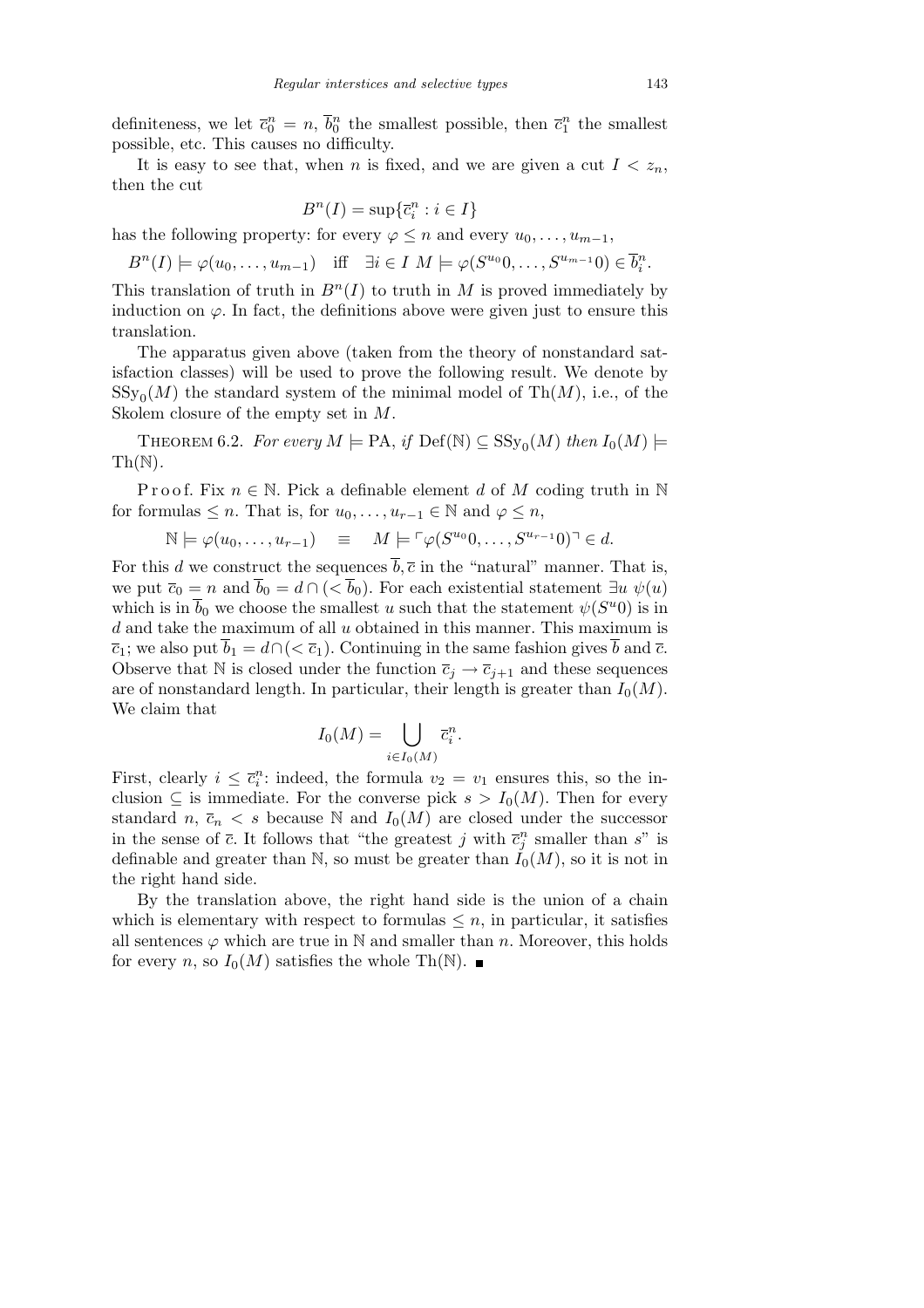Theorem 6.3. *If M is a recursively saturated model of* PA *such that*  $I_0(M) > \mathbb{N}$  and  $\text{Th}(\mathbb{N}) \in \text{SSy}_0(M)$  then  $I_0(M)$  is recursively saturated.

P r o o f. Let  $p(x, e)$  be a type over  $I_0(M)$ , in particular the parameter *e* is in  $I_0(M)$ . Pick a definable  $w \in M$  coding Th(N). For every  $n \in \mathbb{N}$  we put  $w_n = \{ \gamma \in w : \gamma \leq n \}.$  Construct two sequences  $\overline{b}^n, \overline{c}^n$  exactly as above, the *n*th pair for  $w_n$ . Observe that these sequences are coded in  $M$ . Exactly as above, N and *M* are closed under the successor functions in the sense of  $\overline{c}_n$ . We let  $p_n(x, e)$  be the subtype of  $p(x, e)$  consisting of all elements  $\psi(x, e) \in p$  with  $\psi \leq n$ .

We let  $j_n = 1 + \min\{i : \overline{c}_i^n > e\}$ . Pick also coded sequence  $\beta_k$  of definable elements of *M* convergent to  $I_0(M)$  from above. Then we have

(i)  $\bar{c}_{j_n}^n < \beta_k$  for all k and (ii)  $\exists x < \bar{c}_{j_n}^n \upharpoonright \wedge p_n(S^x 0, S^e 0) \uparrow \in \overline{b}_{j_m}^m$ .

Consider the type

$$
\Gamma(x) = \{ \ulcorner \land\!\!\!\land p_n(S^x 0, S^e 0) \urcorner \in \overline{b}^n_{j_n} : n \in \mathbb{N} \}
$$

whose parameters are *e* and sequences coding  $\overline{b}^n : n \in \mathbb{N}$  and  $c_{j_n}^n : n \in \mathbb{N}$ . Obviously, this type is finitely realized, each of its realizations is in  $I_0(M)$ , and by the translation given above, each element realizing *Γ* in *M* realizes *p* in *I*<sub>0</sub>(*M*). Also, it is easy to replace infinitely many parameters  $\overline{b}^n : n \in \mathbb{N}$ and  $j_n : n \in \mathbb{N}$  by the single parameter  $w$ .

**7. A remark on pseudogaps.** In all the results in [1] and above we worked with intersticial gaps defined by means of nondecreasing definable functions. There exists another candidate for this notion. It is as follows. Work with a fixed interstice  $\Omega = I^+ \setminus I^-$  in *M*. Given  $a \in \Omega$  define two cuts  $I^d$  and  $I^g$  by  $I^d = \inf\{t(a) : t \text{ is a term such that } t(a) \in \Omega\}$  and let  $I<sup>g</sup>$  denote the supremum of the same set. Call the space between these two cuts, i.e.,  $I^g \setminus I^d$ , the *pseudogap* of *a*. In several proofs, especially in the moving gaps and covering gaps lemmas from [1], it was essential that we worked with nondecreasing functions (i.e., with the ordinary intersticial gaps) rather than with arbitrary definable functions. Of course, the situation would be much clearer if we could prove that the notions of pseudogaps and gaps are the same. Unfortunately, it is not so.

Theorem 7.1. *If M is an arithmetically saturated model of some false completion of* PA *then there exists*  $a \in \Omega_{\text{smallest}}$  *such that the gap of a is strictly included in the pseudogap of a.*

In order to construct the appropriate *a* we need a function *D* for which we have no sensible control on inequalities between values of *D*. There is a "natural" candidate for such a function. It is defined as follows. Let  $Tr_0$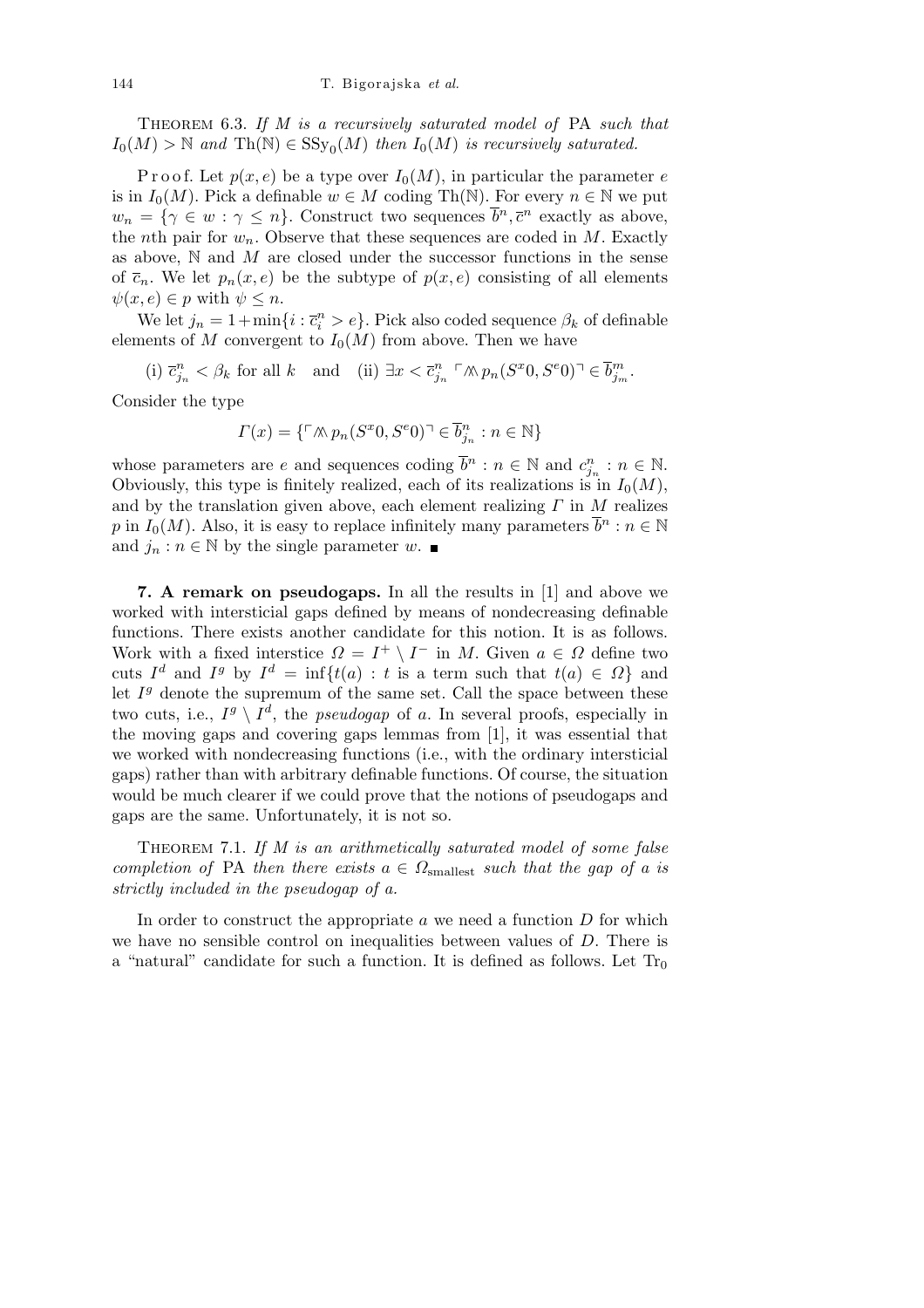denote, as usual, the universal formula for  $\Delta_0$  formulas. We let

$$
D(x) = \begin{cases} \text{the } y \text{ such that } \text{Tr}_0(\varphi(S^u 0, S^y 0)) \\ \text{if } \exists \varphi, u \ [x = \varphi(S^u 0, v) \ \& \ \varphi \in \Delta_0 \ \& \ \exists! y \ \text{Tr}_0(\varphi(S^u 0, S^y 0))], \\ 0 \qquad \text{otherwise.} \end{cases}
$$

Recall that by the arithmetical saturation of  $M$ , the family  $\mathfrak{F}$  of nondecreasing definable (in *M*) functions under which  $N$  is closed, is coded in  $SSy(M)$ , so may be used in types.

Pick  $e \in I_0(M) \setminus \mathbb{N}$  and consider the type

$$
\Gamma(x) = \{x > e \& \exists \varphi, u \ [\varphi \in \Delta_0 \& x = \varphi(S^u 0, v) \& \exists! y \ \text{Tr}_0(\varphi(S^u 0, S^y 0))
$$
  

$$
\& \exists y \ [n < y < F(x) \& \text{Tr}_0(\varphi(S^u 0, S^y 0))]] : n \in \mathbb{N}, \ F \in \mathfrak{F}\}.
$$

Observe that if *x* realizes *Γ* then the appropriate  $\varphi(S^u, v)$  defines (in the sense of  $Tr_0$ ) an element *y* which is in the pseudogap around *x* but not in the gap around *x*. Hence, it suffices to check that  $\Gamma$  is consistent. But this is easy. Indeed, if  $\Gamma_0$  is a finite part of  $\Gamma$  then  $x$  of the form  $\Gamma v = S^r 0 \& \wedge_i \& i \in \varrho_i$ (where each  $\varrho_i$  is  $0 = 0$ ) realizes  $\Gamma_0$  for  $r$  large enough.

Observe that the same argument works for each interstice  $\Omega = I^+ \setminus I^$ such that  $I^-$  is closed under (primitive recursive functions representing) logical operations and at least one of the sequences  $\alpha_n, \beta_n$  as in Lemma 1.3 contains only elements  $\Sigma_k$ -definable for some *k* which is independent of *n*.

## **References**

- [1] N. B am ber and H. K otlarski, *On interstices in countable arithmetically saturated models of Peano Arithmetic*, Math. Logic Quart. 43 (1997), 525–540.
- [2] T. Big or a jsk a and H. K otlarski, *A partition theorem for α-large sets*, to appear.
- [3] P. Erdős and R. Rado, *A combinatorial theorem*, J. London Math. Soc. 25 (1950), 249–255.
- [4] R. Graham, B. Rothschild and J. Spencer, *Ramsey Theory*, 2nd ed., Wiley, 1990.
- [5] A. Grzegorczyk, *Some classes of recursive functions*, Dissertationes Math. 4 (1953).
- [6] P. Hájek and P. Pudlák, *Metamathematics of First Order Arithmetic*, Perspect. Math. Logic, Springer, 1993.
- [7] R. Kaye, *Models of Peano Arithmetic*, Oxford Logic Guides, Oxford Univ. Press, 1991.
- [8] R. Kaye, R. Kossak and H. Kotlarski, *Automorphisms of recursively saturated models of arithmetic*, Ann. Pure Appl. Logic 55 (1991), 67–91.
- [9] J. Ketonen and R. Solovay, *Rapidly growing Ramsey functions*, Ann. of Math. 113 (1981), 267–314.
- [10] R. Kossak, H. Kotlarski and J. Schmerl, *On maximal subgroups of the automorphism group of a countable recursively saturated model of* PA, Ann. Pure Appl. Logic 65 (1993), 125–148.